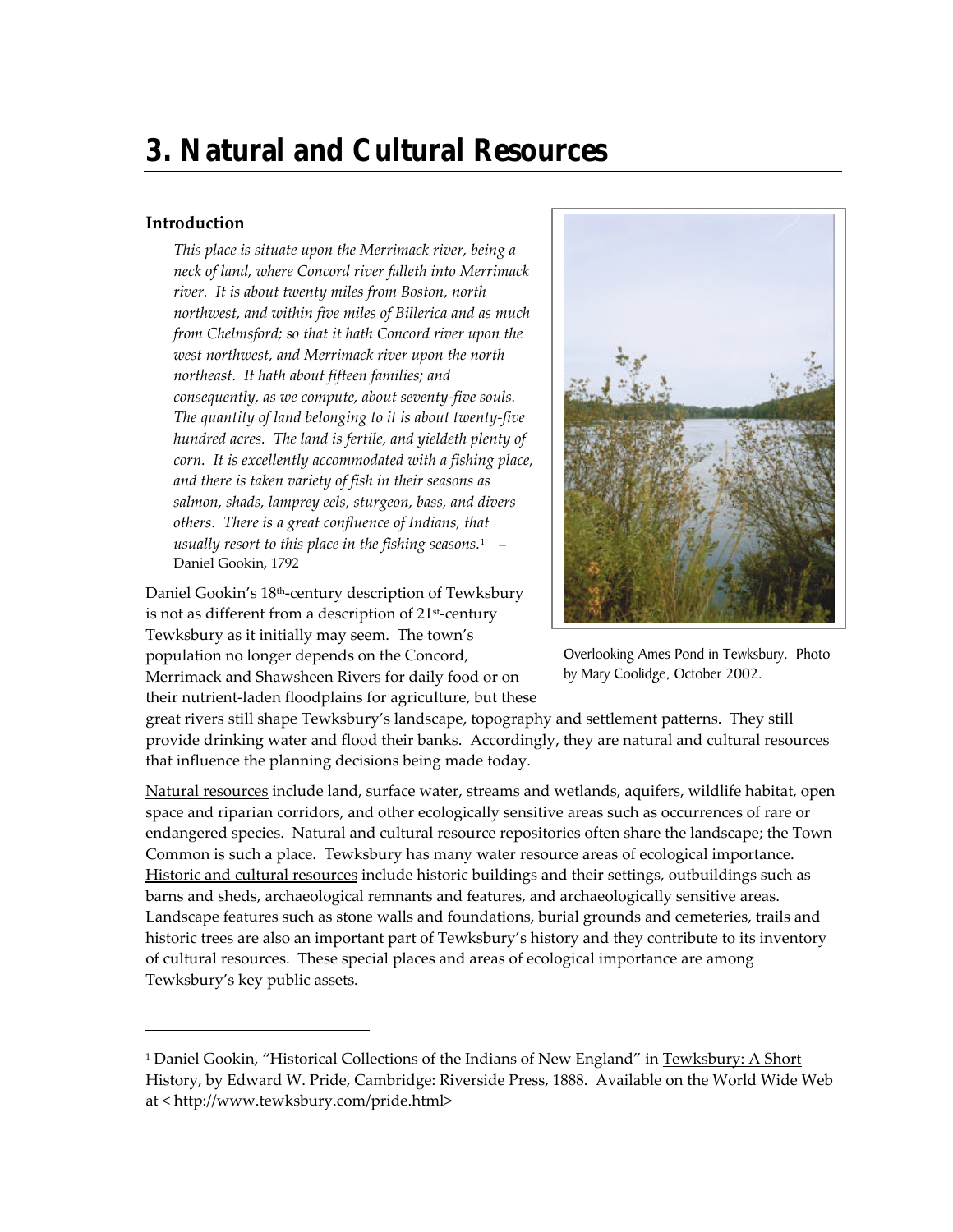# **Natural Resources**

## Water

 $\overline{\phantom{a}}$ 

Tewksbury's hydrography is complex. The town lies within three watersheds – Concord, Merrimack and Shawsheen – and within four watershed basins – Concord, Ipswich, Merrimack and Shawsheen. 2 Tewksbury's municipal and watershed boundaries are not the same. Even though municipalities usually recognize political boundaries more than ecological boundaries, these distinctions are important to consider within a master plan. Tewksbury plays a vital role in environmental permitting, and town boards and commissions make decisions that have ramifications throughout these three watersheds. Federal and state agencies that have some jurisdiction over water resources frequently use watersheds and basins as planning units. The town does not have the legal authority or tools to regulate activities for all three watersheds. Therefore, local decisions have an impact on other communities just as the town's water resources are vulnerable to decisions made in other municipalities.<sup>3</sup> Map 1 depicts Tewksbury's water resources.

## Surface Water and Public Drinking Water

Tewksbury's total area is comprised of about 730 acres of open water, rivers and streams.<sup>4</sup> Since the town is located on the uplands between the Concord and Merrimack Rivers, tributaries, wetlands and bogs extend throughout the town. The regionally significant Merrimack and Shawsheen Rivers course through Tewksbury, providing drinking water, wildlife habitat, recreational opportunities and scenic views. All three of these Class B rivers are listed on the 1998 Massachusetts Section 303(d) list of impaired waters.<sup>5</sup>

## Merrimack River

The 180-mile Merrimack River flows through central and southern New Hampshire and northeastern Massachusetts and functions as a critical resource for wildlife and people. It is the second largest surface drinking water source in New England, serving more than 300,000 people in

<sup>4</sup> MassGIS Statewide Vector Data, filenames "w3658p1.dbf, w3578p1.dbf, w3577p1.dbf, w3576p1.dbf, w3496p1.dbf, w3495p1.dbf, w3494p1.dbf, w3493p1.dbf, w3414p1.dbf, w3413p1.dbf," updated August 2002.

<sup>&</sup>lt;sup>2</sup> Watersheds are naturally delineated land areas that are the basic units of hydrologic systems. A watershed basin is a large area of land (hundreds of square miles) that drains water, sediment, dissolved materials, heat and biota to a single stream channel. For more information see The Center for Watershed Protection at, <http://www.cwp.org/whats\_a\_watershed.htm>

<sup>3</sup> For more information about watershed regulations in Massachusetts, see Pamela D. Harvey, General Counsel of the Massachusetts Department of Environmental Protection, "Opportunities and Obstacles in Watershed-Based Regulatory Programs." Available on the World Wide Web at, <http://www.epa.gov/owow/watershed/Proceed/harvey.html>

<sup>5</sup> Department of Environmental Management, "1998 Massachusetts Section 303(d) List of Waters" [online], [cited 17 December 2002]. Available on the World Wide Web at

http://www.state.ma.us/dep/brp/wm/tmdls.htm. Section 303 of the Clean Water Act requires states to assess and identify impaired surface water resources and develop plans to address the causes of pollution. The process for developing a compliance plan is known as a "Total Maximum Daily Load" or TMDL analysis.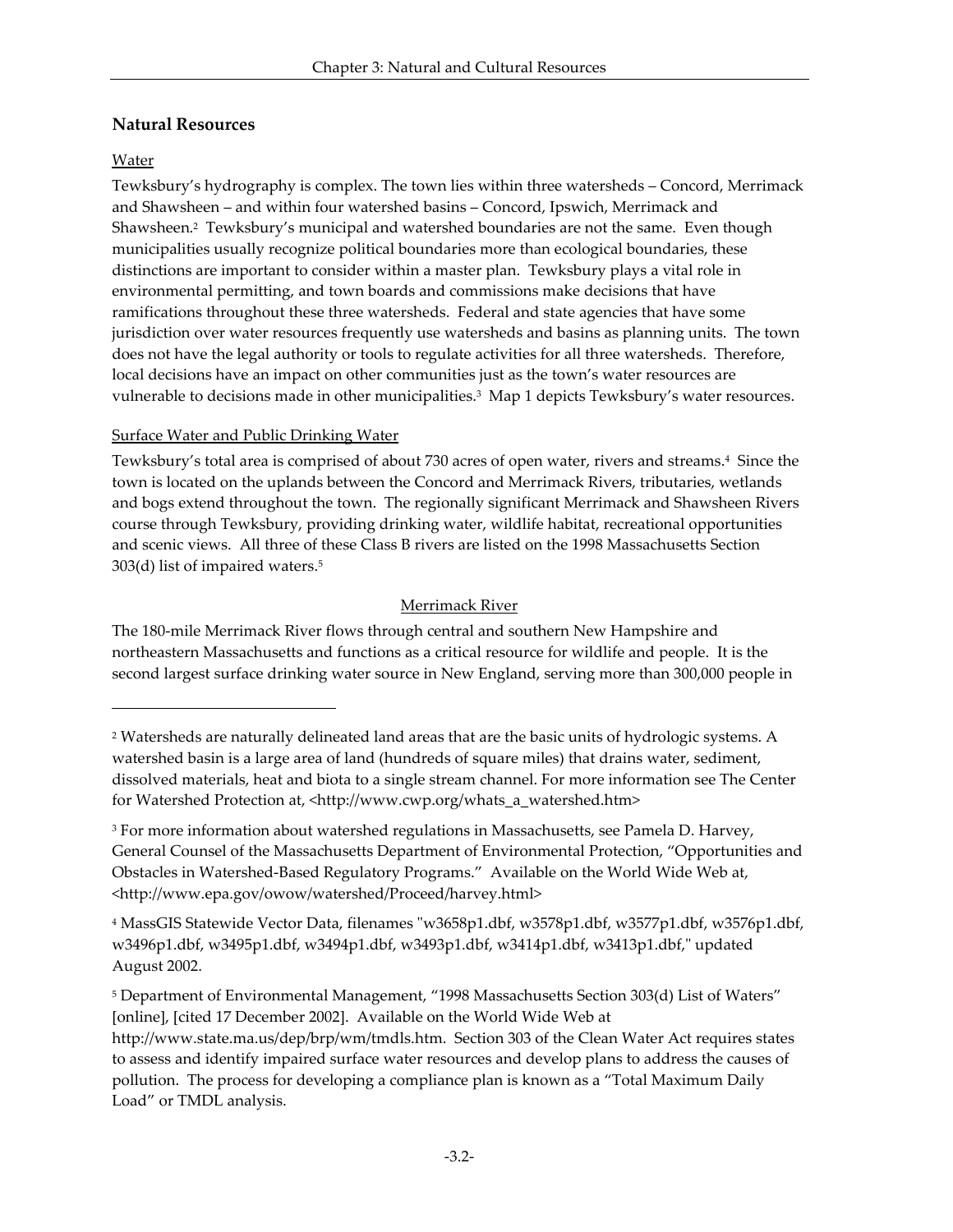Tewksbury, Lowell, Lawrence, Methuen and Nashua, NH.6 Tewksbury stores water from the Merrimack River in a one million gallon elevated tank and two 500,000-gallon reservoirs for drinking and fire fighting.<sup>7</sup> Nearly the entire town (98%) uses the public water system. The town operates a water treatment plant along the Merrimack River that has the capacity of seven million gallons per day (gpd), and a planned expansion would double the plant's pumping power.<sup>8</sup> The plant pumps an average of 2.6 million gpd. Abandoned groundwater supplies owned by the town could augment this surface water source.

The Merrimack River watershed covers a 5,010-mi<sup>2</sup> area that includes more than 200 cities and towns. The portion that flows through Tewksbury is called the "Lower Merrimack River." Federally listed threatened bald eagles over-winter here, and it is an important migratory route for waterfowl and songbirds.<sup>9</sup> The Environmental Protection Agency (EPA) and the Merrimack River Watershed Council monitor the river's water quality and flow. They report that water quality in the portion of the river south of Manchester, NH that flows through Tewksbury is threatened by development, an increase in impervious surfaces, toxics, non-point source pollution and combined sewer overflows (CSOs).10 In 1992, the EPA convened and funded the Merrimack River Watershed Consortium to coordinate planning efforts and write a Watershed Management Plan for the Merrimack River.

#### Shawsheen River

Located within one the Merrimack River's sub-watersheds, the 25-mile Shawsheen River flows through 12 cities and towns from Hanscom Field in Bedford to its confluence with the Merrimack River in Lawrence. In Tewksbury, the river flows southeast to northeast through three floodplain meadows and drains the eastern part of the town. The Shawsheen River Watershed encompasses an urban-suburban area of about 78 mi<sup>2</sup> with approximately 250,000 people.<sup>11</sup> The river and its

l

<sup>6</sup> The Merrimack River Watershed Council [online], [cited 19 November 2002]. Available from the World Wide Web at <http://www.merrimack.org/>

<sup>7</sup> Tewksbury Open Space and Recreation Committee, Open Space and Recreation Plan, 1998-2003*,*  (1998)*,* 42.

<sup>8</sup> Northern Middlesex Council of Governments [online], [cited 20 November 2002]. Available on the World Wide Web at, <http://www.nmcog.org/tewksbury.htm>. Water treatment plant capacity reported by Town Manager David Cressman, January 2003.

<sup>9</sup> The New Hampshire Department of Environmental Services [online], [cited 19 November 2002]. Available from the World Wide Web at < http://www.des.state.nh.us/rivers/merrim1.htm>

 $10$  Ibid. See also the Environmental Protection Agency on the World Wide Web at  $\langle$  http:// www.epa.gov/ecoplaces/part2/region1/site10.html>

<sup>&</sup>lt;sup>11</sup> The Shawsheen River Watershed Organization [online], [cited 19 November 2002]. Available on the World Wide Web at < http://www.shawsheen.org/recmap/> See also the Shawsheen River Watershed Homepage. Available on the World Wide Web at <http://www.state.ma.us/envir/mwi/shawsheen.htm>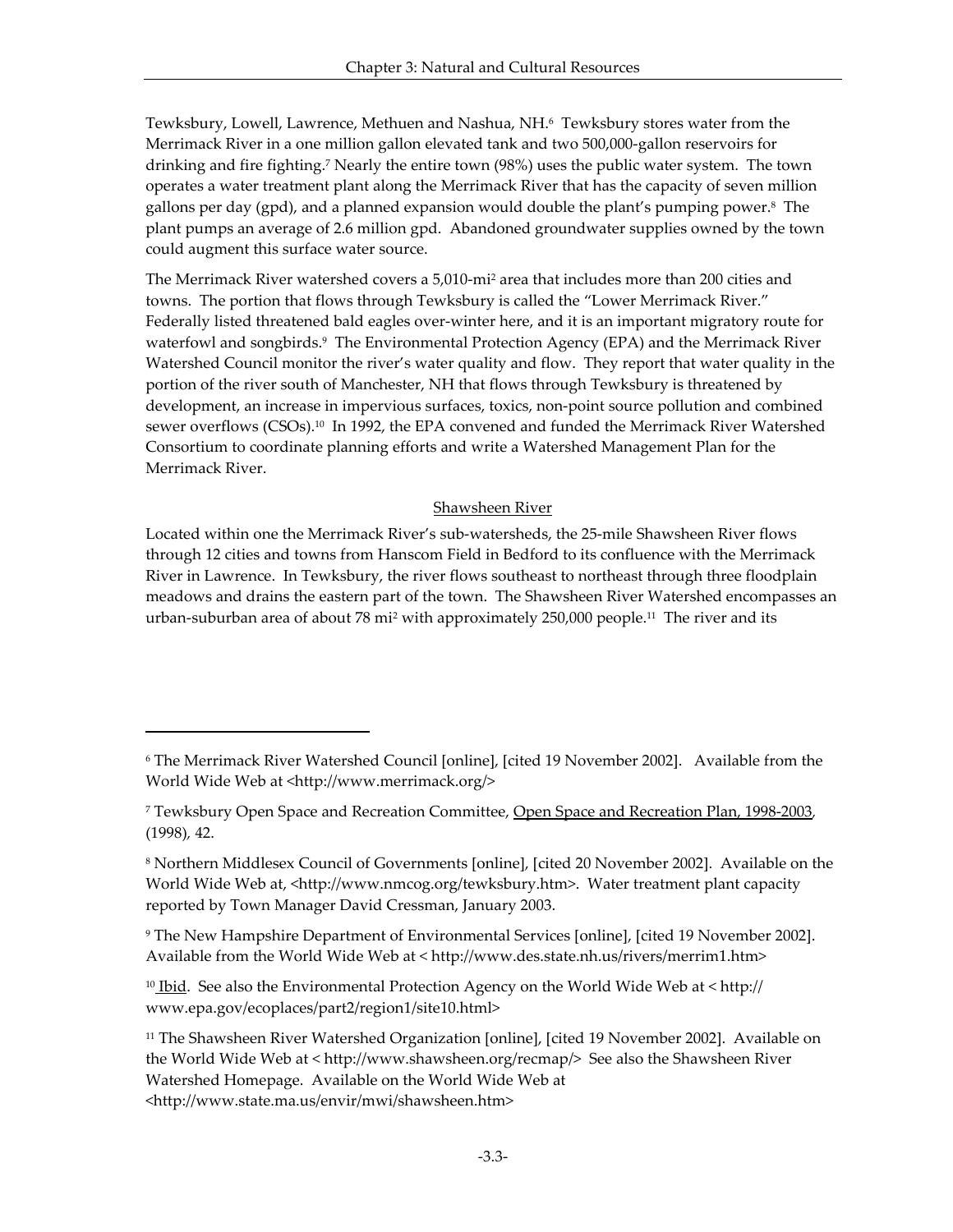watershed support a variety of wildlife, including great blue herons, red-tailed hawks, mallard and wood ducks, wild turkey, beaver, snapping turtles and anadromous fish.<sup>12</sup>

The Massachusetts Department of Environmental Protection (DEP) has listed the Shawsheen River as being impaired by pathogens due to high concentrations of fecal coliform bacteria from poorly treated sewage and run-off.13 The National Wildlife Federation is using the Total Maximum Daily Load (TMDL) provision of the US Clean Water Act § 303d to develop a pollution control plan for the river.14 TMDLs calculate an enforceable maximum quantity of a particular pollutant that a waterbody can receive and still meet water quality standards, and they also identify pollutant reduction goals and strategies. In addition to the TMDL Plan, the Merrimack River Watershed Council wrote a Shawsheen River Watershed Management Plan in 1998 that was recently updated. The Shawsheen River 5-Year Watershed Action Plan: 2003-2008 includes low flow, flooding and pollution control and reduction strategies for portions of the river that flow through Tewksbury and improved public access.<sup>15</sup>

## Brooks and Ponds

Several brooks flow into the Shawsheen River including: Content Brook, Heath Brook, Meadow Brook/Strong Water Brook, Marshall Brook and Darby Brook. Trull Brook flows from the Great Swamp and it is the largest tributary of the Merrimack River in the town. Tewksbury has four ponds: Round, Long, Ames and Mud. The town owns Long and Round Ponds, which qualify as Great Ponds,<sup>16</sup> and Ames Pond is privately owned.<sup>17</sup> Long Pond is the only one with limited public access. The town also has an unusually high number of vernal pools – a unique, periodically dry wetland habitat for species that rely on fish-resistant breeding areas for their survival. Although the Natural Heritage and Endangered Species Program has not certified any vernal pools in Tewksbury, the agency's inventory includes 98 potential vernal pools.18 Today, portions of the town's rivers and brooks are not used for drinking, swimming fishing and boating. These rivers were once so abundant that every year between 1743-1830, annual town meeting selected fish wardens or "fish cares."19 The fish cares charge was "to see that the fish have free passage up and down those streams where they usually pass to spawn." According to Tewksbury historian Edward W. Pride,

<sup>13</sup> Ibid*.*

 $\overline{\phantom{a}}$ 

<sup>14</sup> Ibid*.*

<sup>12</sup> National Wildlife Federation "Shawsheen River Case Study" [online], [cited 19 November 2002]. Available on the World Wide Web at < http://www.nwf.org/watersheds/shawsheen/>

<sup>15</sup> EOEA, Shawsheen River 5-Year Watershed Action Plan: 2003-2008 (July 2003). Also, William J. Dunn, DEM's Merrimack and Shawsheen River Watershed Team Leader, to Andrea M. Underwood, Community Opportunities Group, 17 December 2002.

<sup>&</sup>lt;sup>16</sup> Department of Environmental Management "Great Ponds" [online], [cited 17 December 2002]. Available on the World Wide Web at

<sup>&</sup>lt;http://www.state.ma.us/dep/brp/waterway/files/greatponds.doc>

<sup>17</sup> Open Space and Recreation Plan, (1998)*,* 42.

<sup>&</sup>lt;sup>18</sup> MassGIS Statewide Vector Data, filename "pvp.dbf," December 2000.

<sup>19</sup> Pride, Tewksbury: A Short History, 1888.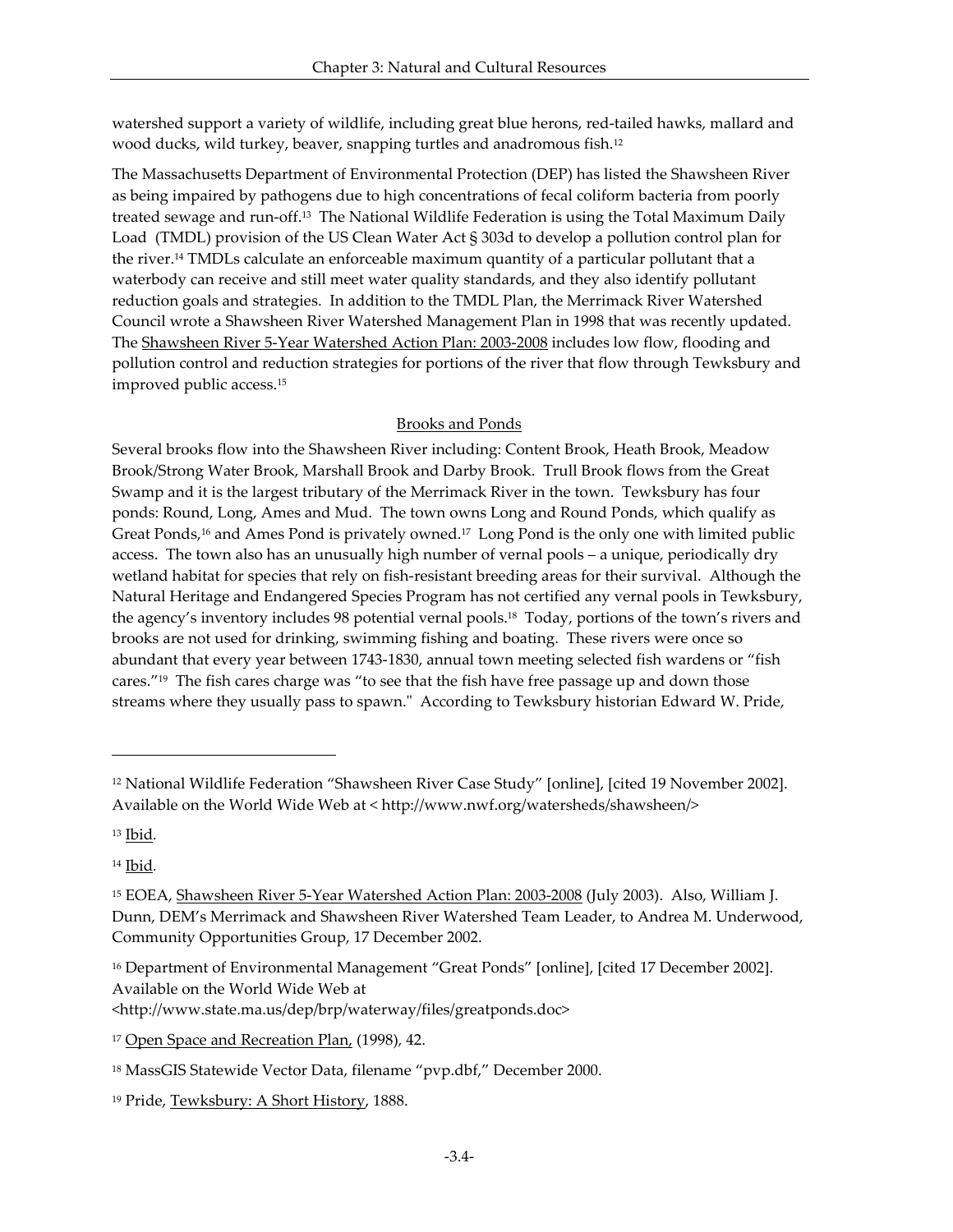the fish cares were no longer elected after Lowell was founded because subsequent manufacturing practices in that community polluted the rivers and led to fish kills.

#### Wetlands

Wetlands are an important component of the hydrologic system. They play a critical role in water storage and flood control and many species of wildlife depend on wetland habitat. They also protect water quality and function as groundwater recharge and discharge areas. Available GIS data suggest that more than 20% of Tewksbury's total land area is wetlands. Deciduous wooded swamp (1,589 acres) is the most prevalent wetland type and it includes red maple, ash-leaved maple, cottonwood, American elm, spice bush and skunk cabbage.<sup>20</sup> The largest wetland complex is Great Swamp in the northwest part of Tewksbury between Interstate 495 and Route 38 (Fig. 1). The riparian borders along the Shawsheen River and Strong Water Brook include large areas of deep marsh and swamp wetlands, particularly in the area north of Mud Pond and east of the Shawsheen River. Riparian areas are critical ecosystems along

-



Fig. 1- Great Swamp, bounded by I-495, North Street and Route 38 in Tewksbury. (Source: MassGIS.)

rivers and water bodies. Development close to wetlands and the floodplain in south and east Tewksbury has led to significant flooding, septic system failures and nutrient loading in this part of town.21 The town adopted a local Wetlands Bylaw several years ago to augment M.G.L. c.131, § 40, the Massachusetts Wetlands Protection Act.

#### **Groundwater**

Significant portions of the town overlay medium yield (100-300 GPM) aquifers.22 They are bedrock and glacial till aquifers, located below the area east of Shawsheen Street, with small pockets of high yield (300+ gallons per minute, or GPM) aquifers. This eastern aquifer has two branches that are bisected by Main Street. One follows along Strong Water Brook and the other parallels Heath Brook and Whipple Road. In the northwestern part of Tewksbury, a smaller aquifer lies under Trull Brook near the Trull Brook and Longmeadow Golf Courses. Another small, high-yield aquifer lies south of Ames Pond near the Great Swamp. Tewksbury once used groundwater from these aquifers for public drinking water, and the town's well fields could be used as a back-up source of water. The

<sup>&</sup>lt;sup>20</sup> MassGIS Statewide Vector Data, filenames "w3658p1.dbf, w3578p1.dbf, w3577p1.dbf, w3576p1.dbf, w3496p1.dbf, w3495p1.dbf, w3494p1.dbf, w3493p1.dbf, w3414p1.dbf, w3413p1.dbf," updated August 2002.

<sup>21</sup> Nash-Vigier, Inc., for Tewksbury Planning Board, Comprehensive Plan of Tewksbury, MA*,* 1973, 28.

<sup>22</sup> MassGIS Statewide Vector Data, filenames "aqp1.dbf, aq3.dbf," March 1997.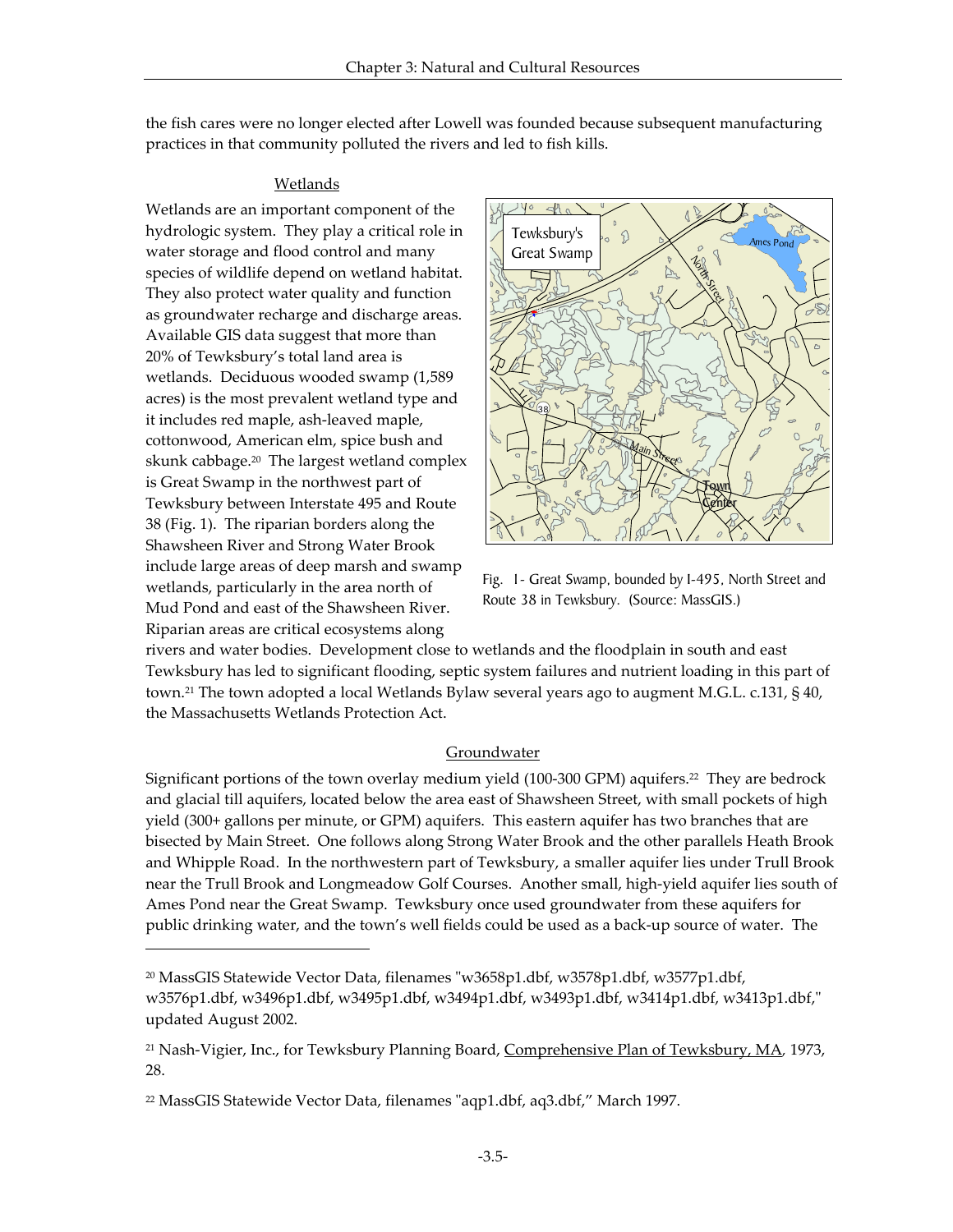source for these wells is the large aquifer beneath the Shawsheen River. DEP has delineated a Zone II Wellhead Protection Area for a large area between Interstate 495 and the Shawsheen River,<sup>23</sup> primarily north of Main Street. The town's Groundwater Protection Zoning District is an overlay district encompassing the Zone II wellhead Protection Area.

The town is currently implementing a sewer plan that will tie in nearly every house and commercial structure in Tewksbury to the town's sewer system during the next several years. This sewer project will protect the town's groundwater resources from nutrient loading caused by malfunctioning septic systems. However, sewers will affect the rates of water infiltration and groundwater recharge, and sewage treatment discharge may harm surface water quality.

#### Other Resources

## Geology and Landscape Features

Located in the Merrimack Valley, Tewksbury's lowland terrain varies from 85-200 feet above sea level. The glacier that covered much of New England originally formed the town's topography, and the landscape continues to be shaped by its rivers. There are drumlins and glacial till in the northwest section, and the southeastern part is flat glacial outwash. Ames Hill is the tallest drumlin in the Shawsheen River Watershed. The town's ponds are kettleholes in the glacial moraine. Bedrock divides the town into two drainage basins: Shawsheen and Concord/Merrimack.

There are several soil associations in Tewksbury: Freetown in the wetland areas, Windsor-Hinckley-Deerfield around half the town, Paxton-Woodbridge around till uplands near Ames Pond, and Canton-Hollis-Chatfield at two sites with hilly, ledge outcrops. <sup>24</sup> Only the Windsor-Hinckley-Deerfield soils are particularly suitable for development. Their sandy composition and rapid permeability mean that groundwater can become contaminated from septic systems and other pollutants.

#### Vegetation and Biodiversity

Tewksbury's forest cover is typical for eastern Massachusetts. Forests are predominantly hardwoods – oak, beech, maple, birch and aspen – with a few softwoods like white pine and hemlock. Tewksbury lost many of its softwoods in the last 35 years.<sup>25</sup> Red and silver maple, white and pin oaks, hemlock and highbush blueberry are common in swampy, wet areas. The invasive purple loosestrife is also found in some wetlands. Invasive species are frequently ornamental and non-native, i.e., they have been introduced to an area. Since they have no natural predators in areas where they are introduced, they can invade, degrade or destroy the habitat of local species. Freshwater meadows around the Shawsheen River have reeds, woodgrass, wild millet, spike rush and sedge, which are all important to wildlife that use freshwater and field habitat. The Massachusetts Natural Heritage Program documented occurrences of the state rare Fewfruited Sedge, New England Blazing Star, Pod Grass and Panic Grass, but they have not been seen in many years.<sup>26</sup>

 $\overline{a}$ 

<sup>23</sup> MassGIS Statewide Vector Data, filename "zoneii.dbf," updated November 2002.

<sup>24</sup> Open Space and Recreation Plan*,* (1998), 38.

<sup>25</sup> Ibid., 45.

<sup>26</sup> Massachusetts Natural Heritage Program [online], [cited 17 December 2002] Available on the World Wide Web at, <http://www.state.ma.us/dfwele/dfw/nhesp/townT.htm>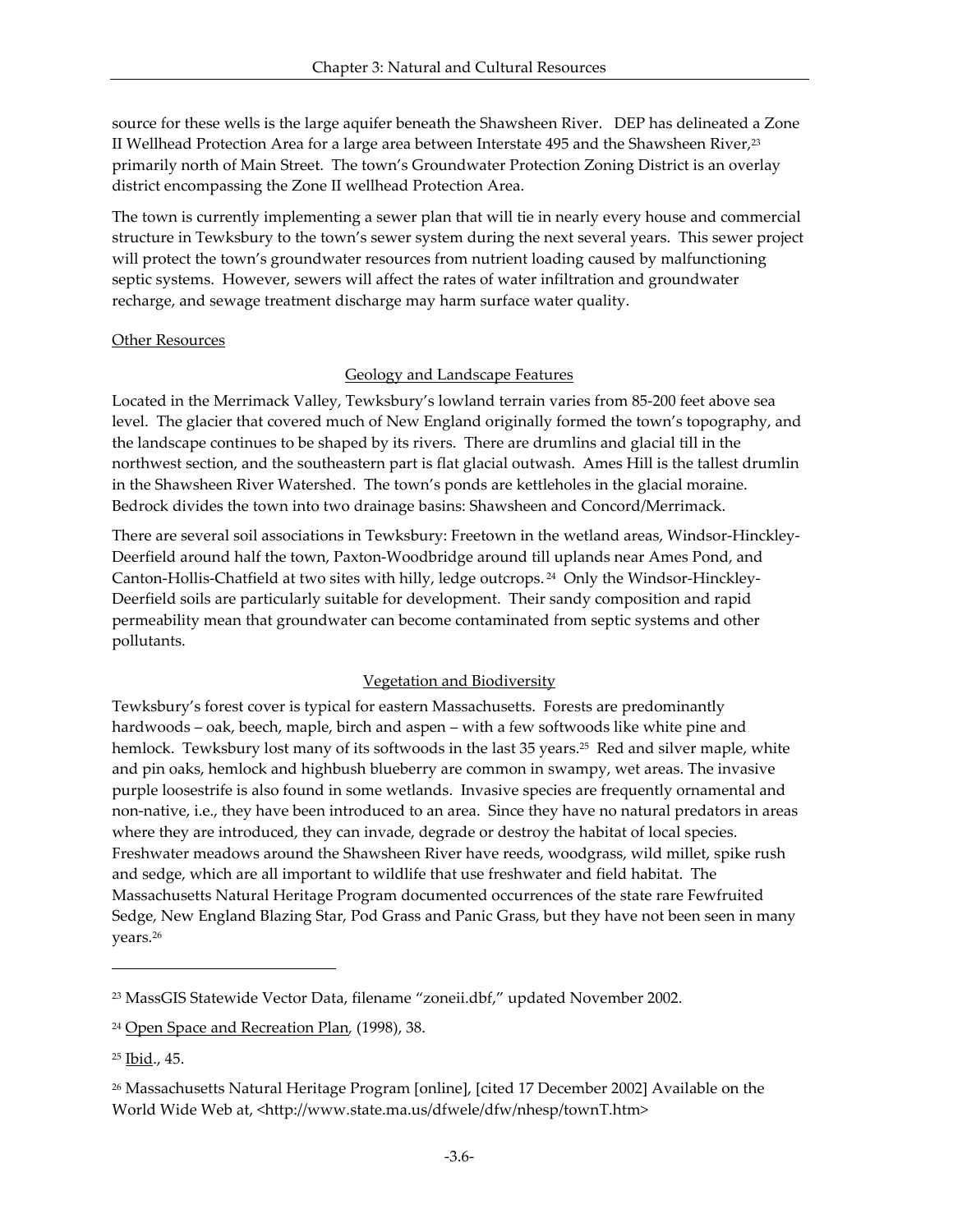The town's abundant streams and ponds, and its meadows, wetlands and forests, provide habitat for more than 60 breeding bird species, small mammals and aquatic creatures. Table 1 provides a summary of species found in Tewksbury. Many of the breeding birds and amphibians are particularly vulnerable to habitat fragmentation, but Tewksbury has no open space corridors to support fragile wildlife populations. Septic system failures, non-point source pollution from run-off, and wetland encroachment all degrade critical water resources. Green herons, red-tailed hawks, ruffed grouse, screech owl, eastern wood peewee, cedar waxwing and purple finch were once common in Tewksbury and have not been sighted in many years. The Massachusetts Natural Heritage Program includes the Bridle Shiner and Spotted, Wood and Blanding's Turtles on its list of state rare species occurring in Tewksbury. Map 2 depicts significant wildlife habitat areas in Tewksbury.

## Pollution, Public Health and Natural Resource Degradation

Sources of point source and non point source pollution in Tewksbury threaten public health, habitat and natural resources. There are 21 Tier Classified 21-E sites in Tewksbury.27 These sites are hazardous material and brownfield sites as defined by M.G.L. c. 21, the Massachusetts Superfund Law, which are comparable to federal CERCLA (Comprehensive Environmental Response, Compensation and Liability Act) sites. The Department of Environmental Protection's Bureau of Waste Prevention also monitors four "Major Facilities" in Tewksbury that it considers to have a high likelihood of causing environmental harm should there be a malfunction or spill.<sup>28</sup> These facilities are two ECRM sites, Ashland Chemicals and Tewksbury Industries. Map 3 depicts the location of polluted sites, sites that are monitored and the location of significant natural resources.

The Sutton Brook Disposal Area Site (Rocco's Dump) is listed on the Environmental Protection Agency's (EPA) National Priorities List and is a well-known and well-documented hazard. There are 23 wells supplying drinking water to 60,166 people in four communities within four miles of the Sutton Brook Disposal Area.<sup>29</sup> There are four more federal Superfund sites in Tewksbury that are not on the National Priorities List – Ashland Distribution Company, Tewksbury Hospital, Tewksbury Industries and Wilmington Disposal Area.<sup>30</sup> In addition to these Superfund sites, the EPA has documented additional sources of pollution: 21 facilities that release air pollutants from 78 points; 3 facilities with toxic chemical releases; and 78 facilities with hazardous waste activities including 8 that have permits to discharge into rivers.31 Like other communities, Tewksbury also has had a serious problem with petroleum leaking from underground storage tanks, particularly at gas stations.<sup>32</sup>

<sup>31</sup> Ibid*.*

l

<sup>27</sup> MassGIS Statewide Vector Data, filename "BWSC\_DEP.dbf," updated November 2002.

<sup>&</sup>lt;sup>28</sup> MassGIS Statewide Vector Data, filename "BWP\_MAJ.dbf," updated August 2002.

<sup>29</sup> Environmental Protection Agency [online], [cited 20 November 2002]. Available on the World Wide Web at,<http://www.epa.gov/region1/pr/2001/oct/011023.html>

<sup>&</sup>lt;sup>30</sup> Environmental Protection Agency Enviromapper [online], [cited 20 November 2002]. Available on the World Wide Web at <http://oaspub.epa.gov/enviro/ef\_home3.html>

<sup>32</sup> Open Space and Recreation Plan*,* (1998)*,* 55. There are 28 commercial and industrial underground storage tanks in Tewksbury and probably many others in undocumented locations, used for home heating oil.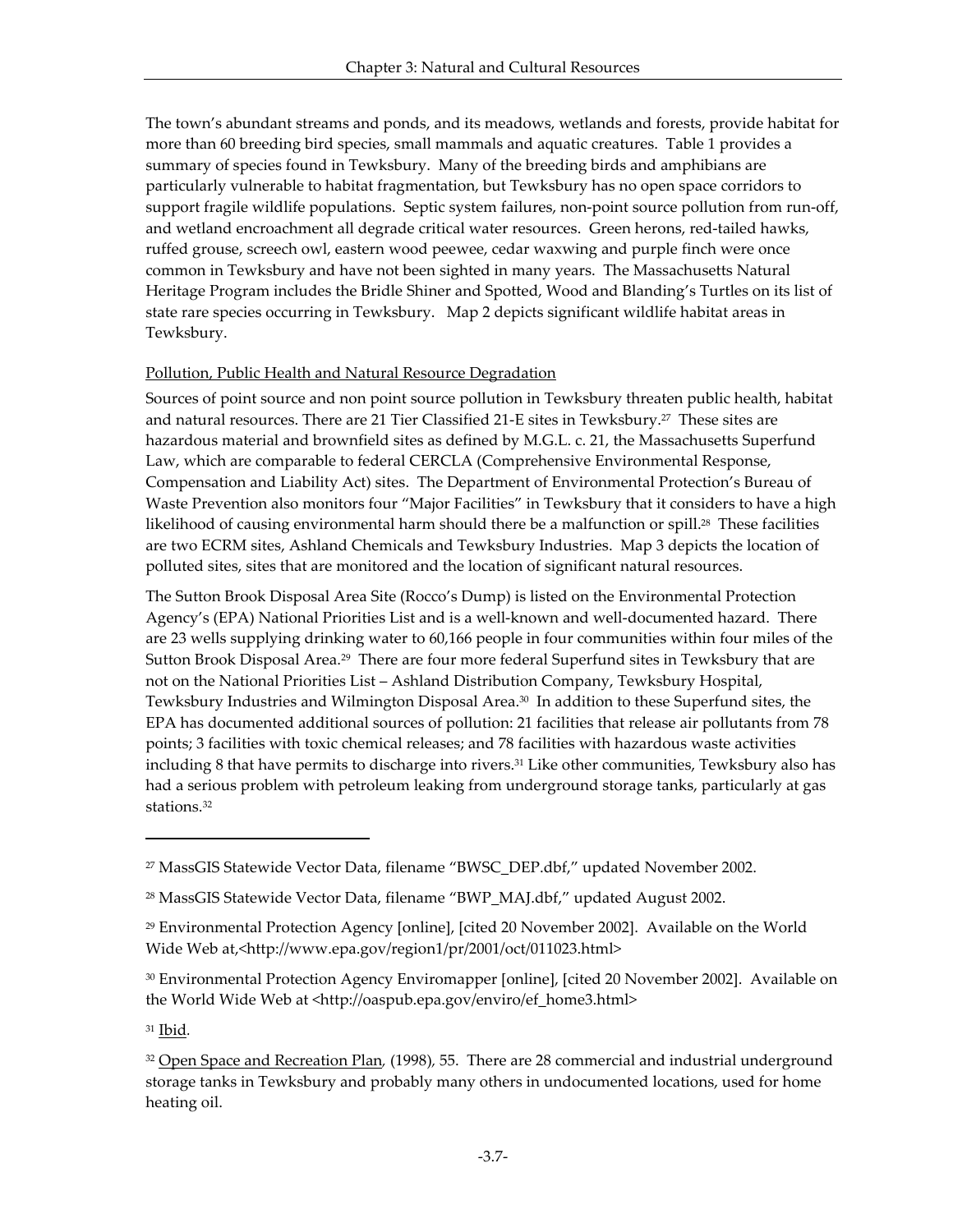| Birds                                                                           |                             |                          |                          |  |
|---------------------------------------------------------------------------------|-----------------------------|--------------------------|--------------------------|--|
| American Bittern                                                                | <b>Brown-headed Cowbird</b> | Great Blue Heron         | Ring-necked Pheasant     |  |
| American Goldfinch                                                              | Canadian Goose              | Great Crested Flycatcher | <b>Rock Dove</b>         |  |
| American Kestral                                                                | Cardinal                    | Grey Catbird             | Rose-breasted Grosbeak   |  |
| American Robin                                                                  | Chimney Swift               | House Sparrow            | Rough-winged Swallow     |  |
| American Woodcock                                                               | Chipping Sparrow            | House Wren               | Rufous-sided Towhee      |  |
| <b>Barn Swallow</b>                                                             | Common Crow                 | Indigo Bunting           | Scarlet Tanager          |  |
| <b>Barn Swallow</b>                                                             | Common Flicker              | Killdeer                 | Starling                 |  |
| <b>Belted Kingfisher</b>                                                        | Common Grackle              | Mallard Duck             | Swamp Sparrow            |  |
| <b>Black Duck</b>                                                               | Common Yellowthroat         | Mockingbird              | <b>Tree Swallow</b>      |  |
| Black-capped Chickadee                                                          | Downy Woodpecker            | <b>Mourning Dove</b>     | <b>Tufted Titmouse</b>   |  |
| Blue Jay                                                                        | Eastern Kingbird            | Northern Oriole          | Warbling Vireo           |  |
| Bobolink                                                                        | Eastern Meadowlark          | Red-breasted Nuthatch    | Wood Duck                |  |
| Broad-winged Hawk                                                               | Eastern Phoebe              | Red-eyed Vireo           | <b>Yellow Warbler</b>    |  |
| <b>Brown Thrasher</b>                                                           | Field Sparrow               | Redwinged Blackbird      |                          |  |
| Mammals                                                                         |                             |                          |                          |  |
| Beaver                                                                          | Fieldmouse                  | Muskrat                  | Skunk                    |  |
| Chipmunk                                                                        | Fisher                      | Otter                    | Squirrel                 |  |
| Coyote                                                                          | Fox                         | Rabbit                   | Vole                     |  |
| Deer                                                                            | Human                       | Raccoon                  | Weasel                   |  |
| Deermouse                                                                       | Mink                        | Rat                      | Woodchuck                |  |
| Domestic Cats and Dogs                                                          | Mole                        | Shrew                    |                          |  |
| Fish                                                                            |                             |                          |                          |  |
| American Eel                                                                    | <b>Brown Bullhead</b>       | Fallfish                 | <b>Tesselated Darter</b> |  |
| <b>Black Crappie</b>                                                            | Chain Pickerel              | Golden Shiner            | <b>White Perch</b>       |  |
| Bluegill                                                                        | Common Carp                 | Largemouth Bass          | <b>White Sucker</b>      |  |
| <b>Bridled Shiner</b>                                                           | Common Shiner               | Redbreast Sunfish        | Yellow Bullhead          |  |
| <b>Brook Trout</b>                                                              | Creek Chubsucker            | Redfin Pickerel          | Yellow Perch             |  |
| Amphibians                                                                      |                             |                          |                          |  |
| Blue-spotted Salamander Green Frog                                              |                             | Northern Spring Peeper   | Red-spotted Newt         |  |
| Bullfrog                                                                        | Grey Tree Frog              | N. Two-lined Salamander  | Spotted Salamander       |  |
| Eastern American Toad                                                           | N. Dusky Salamander         | Pickerel Frog            | Wood Frog                |  |
| Fowler's Toad                                                                   | Northern Leopard Frog       | Red-backed Salamander    |                          |  |
| Reptiles                                                                        |                             |                          |                          |  |
| Eastern Garter Snake                                                            | E. Smooth Green Snake       | Northern Ringneck Snake  | Stinkpot                 |  |
| Eastern Hognose Snake                                                           | Northern Black Racer        | Northern Water Snake     |                          |  |
| Eastern Milk Snake                                                              | Northern Brown Snake        | Painted Turtle           |                          |  |
| Eastern Ribbon Snake                                                            | N. Red-bellied Snake        | Snapping Turtle          |                          |  |
| Species that Once Occurred in Tewksbury and Have Not Been Sighted in Many Years |                             |                          |                          |  |
| Four-toed Sloth                                                                 | Red-tailed Hawk             | Wood Turtle              |                          |  |
| Green Heron                                                                     | <b>Ruffed Grouse</b>        |                          |                          |  |
| Marbled Salamander                                                              |                             |                          |                          |  |
|                                                                                 | Screech Owl                 |                          |                          |  |

# **Table 1. Animal Species in Tewksbury**

Sources: Massachusetts Natural Heritage Program [online], [cited 17 December 2002] Available on the World Wide Web at, <http://www.state.ma.us/dfwele/dfw/nhesp/townT.htm> and Tewksbury Open Space and Recreation Committee, Open Space and Recreation Plan, 1998-2003.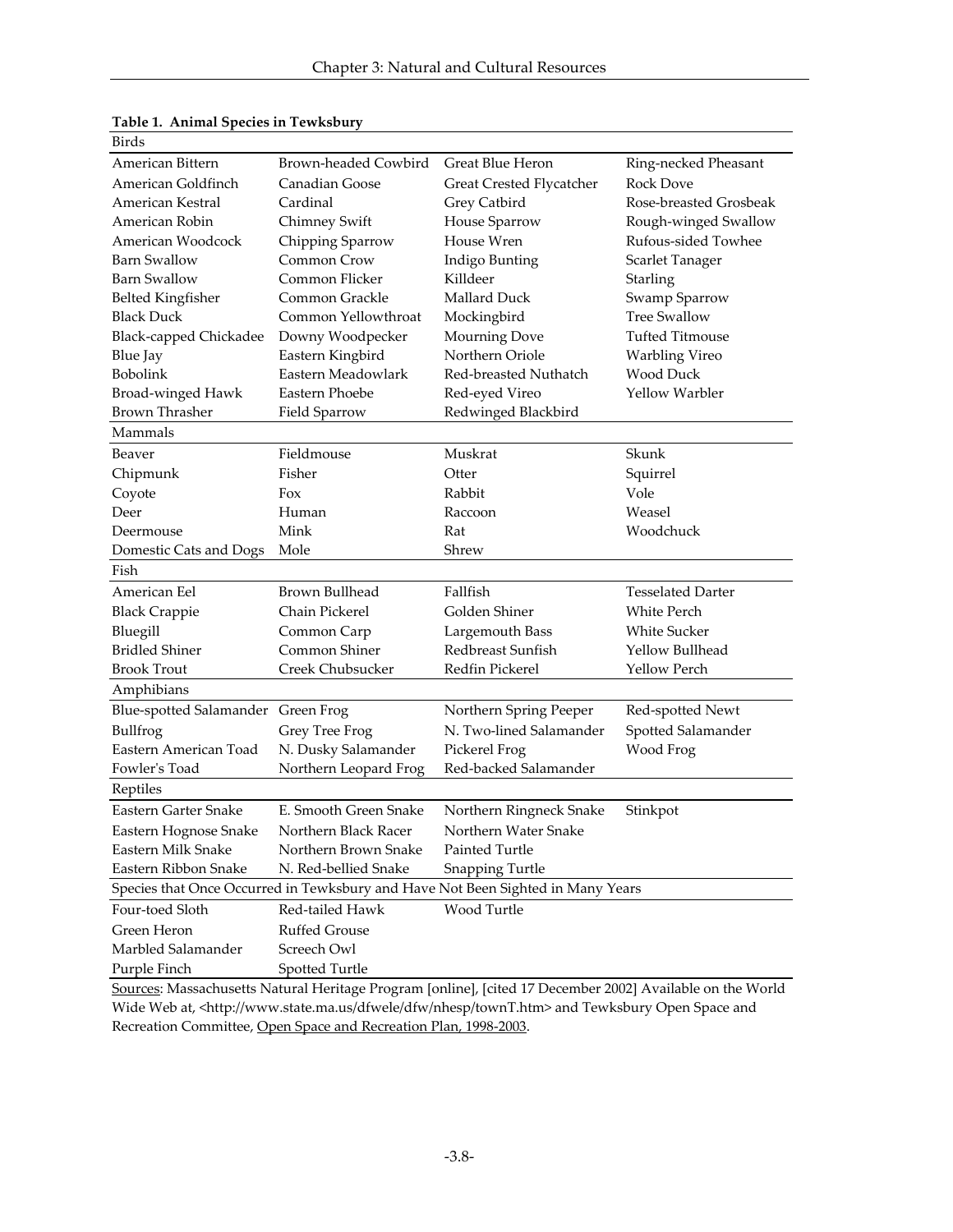# **Cultural Resources**

Cultural resources are the places and institutions that contribute to a community's unique identity. The Wamesit tribe that lived in the Shawsheen River Valley and the European settlers who came to the area in the early 18th century shaped Tewksbury's identity. Colonists established the Town of Tewksbury in the area formerly known as Wamesit in 1734. The Massachusetts Historical Commission has identified approximately two dozen sites of possible archaeological significance that date back to these early inhabitants.<sup>33</sup>

## Architectural Traditions

Tewksbury's economy was comprised of agriculture, grazing, lumbering and cottage industry until the early 20<sup>th</sup> century, when commercial businesses and market gardening of hothouse carnations became the dominant industries. Today, the Town Common, Town Hall and Victorian-era homes preserve the architectural character of the town's heritage. Nearly 50 historic buildings and landmarks were identified in the 1998 Open Space and Recreation Plan*.* However, only Tewksbury State Hospital and the Cyrus Battles House on North Street are listed on the State Register of Historic Places.34 The buildings and grounds of Tewksbury State Hospital are also listed on the National Register of Historic Places.<sup>35</sup> There are more than 900 houses in Tewksbury that were built before 1939, or 9% of the town's total housing stock.36 Map 4 depicts the location of town's historic resources. The Town Center, Andover Street and Shawsheen Street all include collections of historic buildings. Table 2 provides a list of locally recognized historic buildings and landmarks. In the mid-nineteenth century, a railroad corridor was constructed connecting Tewksbury to Lowell and Boston. Tewksbury's proximity to these two regional cities hastened its transition from a rural town to a suburban community after World War II.

## **Other Resources**

## Tewksbury State Hospital and Public Health Museum

Tewksbury State Hospital was built in 1854 as a state almshouse.37 Over time, its mission changed and it became the Tewksbury State Hospital in 1900, the Massachusetts State Infirmary in 1909, and Tewksbury State Hospital and Infirmary in 1938. Anne Sullivan, Helen Keller's teacher, was a 19th century client before transferring to a school for the blind. Facilities were added so that Tewksbury State Hospital could treat chronic and contagious diseases, which it did throughout the 20<sup>th</sup> century. It served the neediest patients requiring shelter and treatment, particularly during the years following the Panic of 1857 and the Great Depression. Today, the Massachusetts Public Health Museum is housed on the property in the Old Administration Building, which dates to 1894. Designed by Boston architect John A. Fox, this Queen Anne building on East Street is a three and a

-

<sup>33</sup> Open Space and Recreation Plan*,* (1998)*,* 19.

<sup>34</sup> Massachusetts Historical Commission, State Register of Historic Places*,* (2001), 319.

<sup>35</sup> *Ibid*.

<sup>36</sup> Bureau of the Census, Census 2000, Summary File 3,Table DP-4.

<sup>37</sup> Unless otherwise noted, information cited about Tewksbury State Hospital was obtained from the following source: The Public Health Museum in Massachusetts [online], [cited 14 November 2002]. Available from the World Wide Web at < http://www.publichealthmuseum.org/old-adminbuiding.html>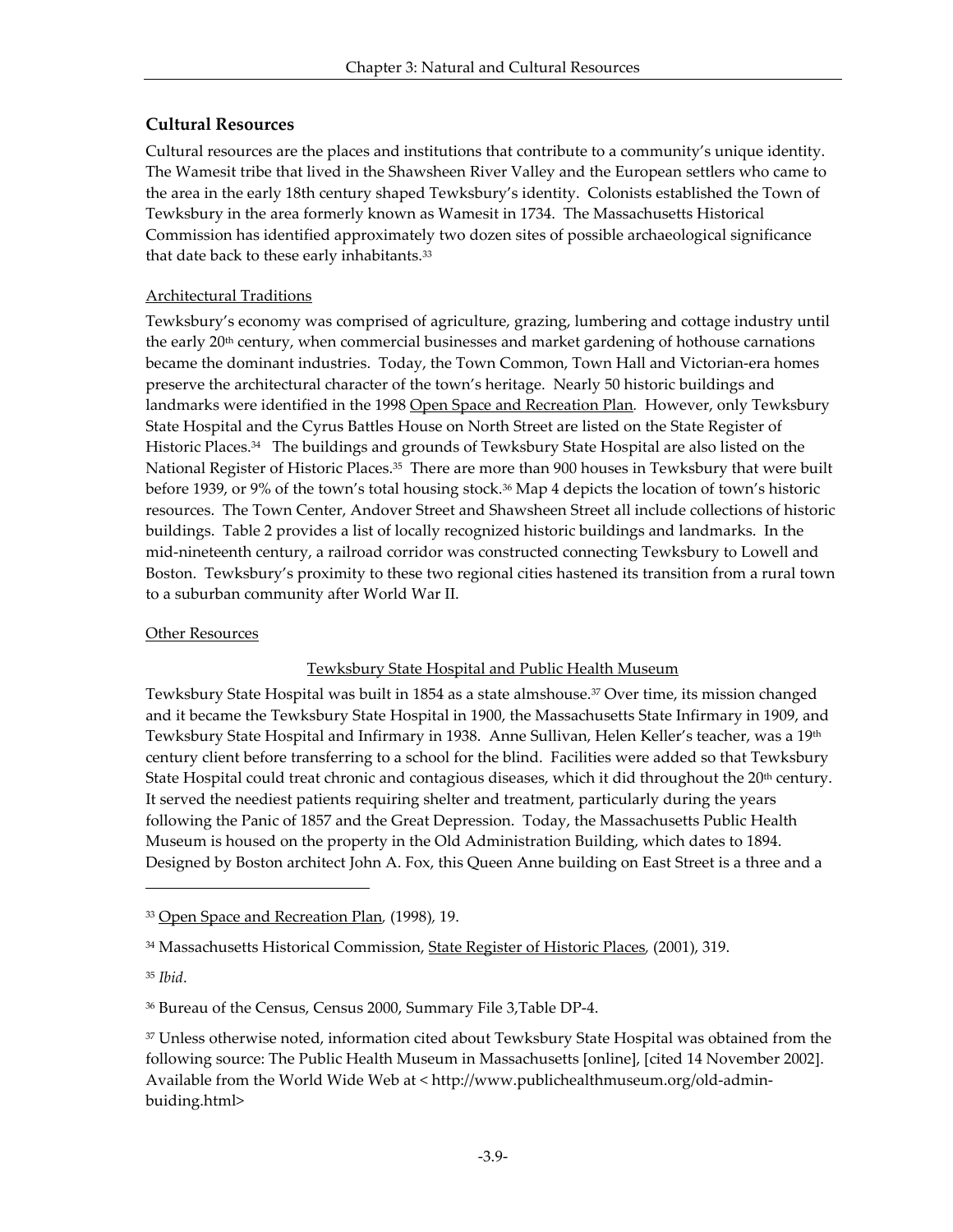half story, red brick structure with a slate roof with bridge-end chimneys, roof dormers, and a copper-clad clock tower. It was built during the late 19<sup>th</sup> century when there was an effort to replace wood frame buildings on the campus with masonry structures. The original building was enlarged with lateral wings around 1920, and a one-story rear addition around 1930. This building and the Tewksbury Hospital campus were listed on the National Register of Historic Places in 1994.

The neighborhoods of South Tewksbury are also a scenic and unique environment. A 19<sup>th</sup> century summer colony for residents seeking a vacation home near Silver Lake in Wilmington, this area reportedly has a greenhouse that was used to cultivate carnations when the town was known as the "Carnation Capital of World." Tewksbury residents developed greenhouses and hothouses for carnations and other commercial flowers between 1890-1915, notably on North Street, Marshall Street, Pleasant Street and Main Street, and for many years this was a prominent industry.38 Finally, Tewksbury has an unusual collection of public art by internationally renowned sculptor Mico Kaufman. The "Touching Souls" sculpture of Anne Sullivan and Helen Keller occupies a highly visible location in the Town Center and is very important to Tewksbury residents. Other significant Kaufman sculptures in Tewksbury include "Muster," "Water," and "Wamesit Indian."

#### Scenic Resources

During a series of public meetings for the 1998-2003 Open Space Plan, residents identified several places as important scenic resources. The Shawsheen River was identified as being a special place with the least use and the least protection. Development along its banks prevents access for viewing or recreation. The landscape overlooking the Shawsheen was highlighted as being particularly important. Other scenic landscapes include Ames Hill, from which the Boston skyline is visible, Catamount Road and Trull Brook. None of these resources are included on the Massachusetts Scenic Resources Inventory. The Community Vision Forums for the 2003 Master Plan identified several other important scenic resources including the Krochmal Farm on South Street, Trull Brook, East Street, the Livingston Street recreation facility, mature trees along older roads and public art like Mico Kaufman's sculptures.

#### Preservation Efforts

Tewksbury State Hospital is listed on the National Register of Historic Places, but Tewksbury has not adopted additional federal historic districts or local historic districts under M.G.L. c. 40C. There are voluntary private efforts to protect individual historic homes and churches. Throughout the town, there are well-preserved structures and ongoing restoration projects. Listing on the National Register does not protect buildings from inappropriate alteration or demolition. However, it is a potential way for investors to finance historic preservation through tax credits. The most protective regulatory tool in Massachusetts is a local historic district, typically administered by an appointed historic district commission. A local historic district consists of one or more properties, which means that communities may place an isolated, historically significant building under the same protective umbrella that usually applies to districts of several properties.

Another very important preservation tool is the demolition delay bylaw the town adopted in 1995. The bylaw gives residents time to review any proposed demolitions of historic structures and to review alternatives to destruction of the resource.

 $\overline{a}$ 

<sup>38</sup> Greater Lowell Chamber of Commerce [online], [cited 31 December 2002]. Available from the World Wide Web at < http://www.greaterlowellchamber.org/tewksbury.asp>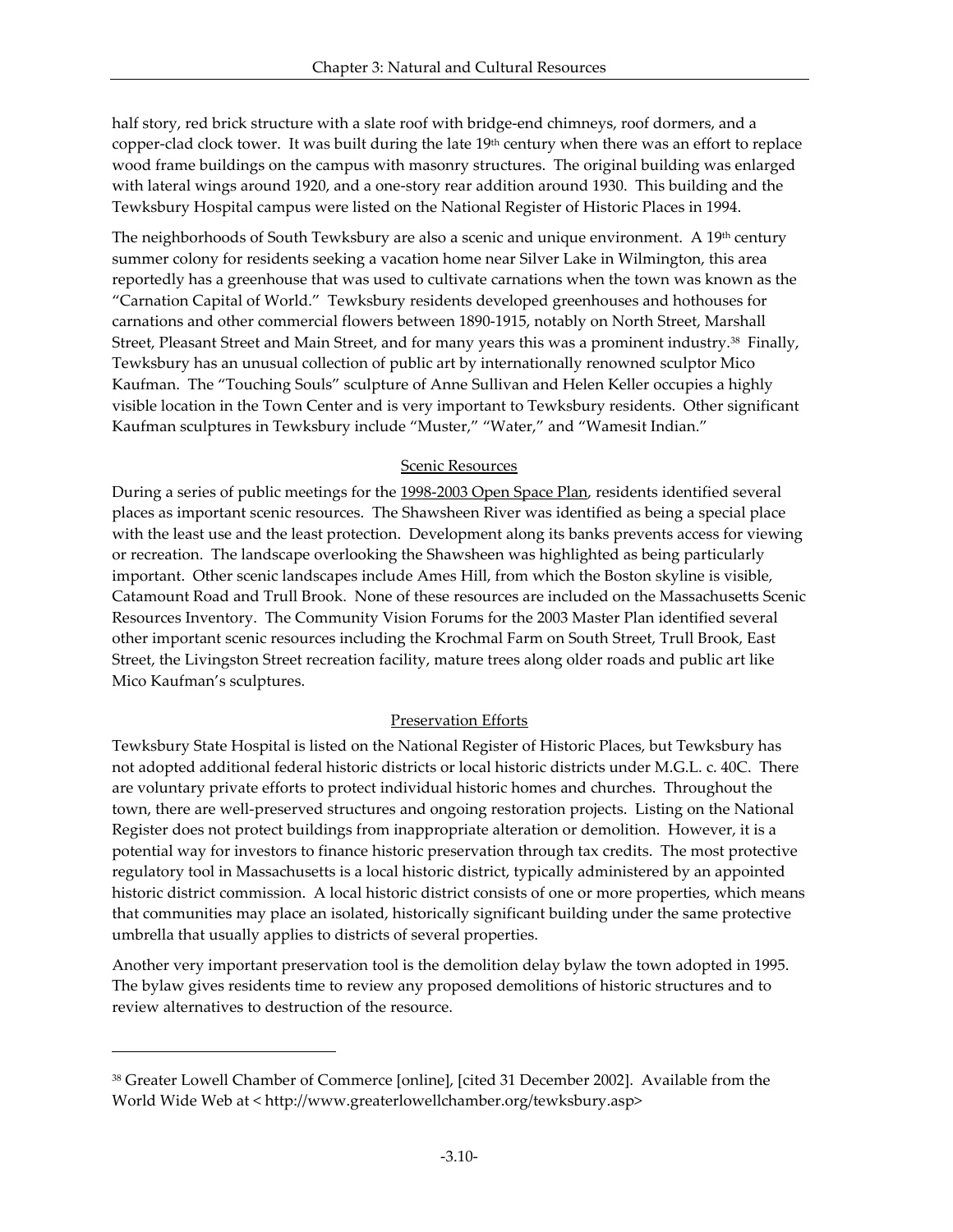| <u>racie L. Histoire Danamgo ana Banamains in Tewnscary</u> |                                           |          |
|-------------------------------------------------------------|-------------------------------------------|----------|
| Name                                                        | Location                                  | Date     |
| Abram Mace House                                            | 12 Clark Road                             | 1780     |
| Ames Castle                                                 | Catamount Road                            | c. 1800s |
| Benjamin Burtt Homestead                                    | 1304 South Street                         | 1800     |
| <b>Brown Homestead</b>                                      | 1202 Main Street                          | 1800     |
| Captain Trull Monument                                      | Corner of River and Trull Roads           |          |
| Centre Burial Ground                                        | <b>East Street</b>                        | c. 1850  |
| Chandler House                                              | 1269 Main Street                          | 1777     |
| Clark House                                                 | 912 Shawsheen Street                      | 1780     |
| <b>Colonel Russell Mears House</b>                          | 592 Main Street                           | 1780     |
| Cyrus Battles House                                         | 1002 North Street                         |          |
| Davis Carter House                                          | 1574 Main Street                          | 1780     |
| Dunn House                                                  | 687 Shawsheen Street                      |          |
| <b>Flemings Homestead</b>                                   | 922 North Street                          | 1800     |
| Foster School                                               | Main Street                               | 1894     |
| George Trull House                                          | 1515 Andover Street                       | 1878     |
| Gerald Carrigg House                                        | 574 Chandler Street                       |          |
| J. Carter House                                             | 142 Carter Street                         |          |
| Jefferson Soap Factory Site                                 | Main Street                               |          |
| Jonas Clark Homestead                                       | 20 Fiske Street                           | 1820     |
| Kendall Homestead                                           | Kendall Road                              |          |
| Livingston Homestead                                        | 518 Kendall Road                          |          |
| Maillet Farmhouse                                           | 728 Whipple Road                          | 1800     |
| Melvin Rogers Home                                          | 272 Whipple Road                          |          |
| O.R. Clark Homestead                                        | 1400 Andover Street                       | 1800     |
| <b>Oblate Novitiate</b>                                     | <b>Chandler Street</b>                    | 1883     |
| Old Railroad Bridge Ruins                                   | Shawsheen River south of Shawsheen Street |          |
| Olive Roberts Farmhouse                                     | 360 North Billerica Road                  |          |
| Original Parsonage                                          | 1448 Andover Street                       | 1846     |
| Osterman's Dairy                                            | 98 North Billerica Road                   | 1872     |
| P. Livingston House                                         | 166 French Street                         |          |
| Patten's Greenhouse                                         | North Street                              | 1887     |
| Paul O'Laughlin House                                       | 721 Shawsheen Street                      |          |
| Powder Mill Explosion Site                                  |                                           | 1900     |
| Preston Homestead                                           | 107 Pleasant Street                       | 1775     |
| Rev. Jacob Coggin Homestead/Sycamore                        | 1039 Main Street                          | 1806     |
| Hall                                                        |                                           |          |
| Rev. Spaulding Homestead                                    | 60 East Street                            | 1736     |
| <b>Robert Rauseo House</b>                                  | 682 Chandler Street                       |          |
| Saw Mill Site                                               | Shawsheen Street                          |          |
| Shawsheen Cemetery                                          | Corner of Main and Shawsheen Streets      | c. 1714  |
| Tewksbury State Hospital                                    | <b>East Street</b>                        | 1854     |
| The Battles House                                           | 1002 North Street                         | 1742     |
| The Brown Tavern                                            | 993 Main Street                           | c. 1740  |
| The Colonel Russell Means House                             | 592 Main Street                           | 1780     |
| The Crosby Canning Factory                                  | 922 Whipple Road                          |          |

| Table 2. Historic Buildings and Landmarks in Tewksbury |  |
|--------------------------------------------------------|--|
|--------------------------------------------------------|--|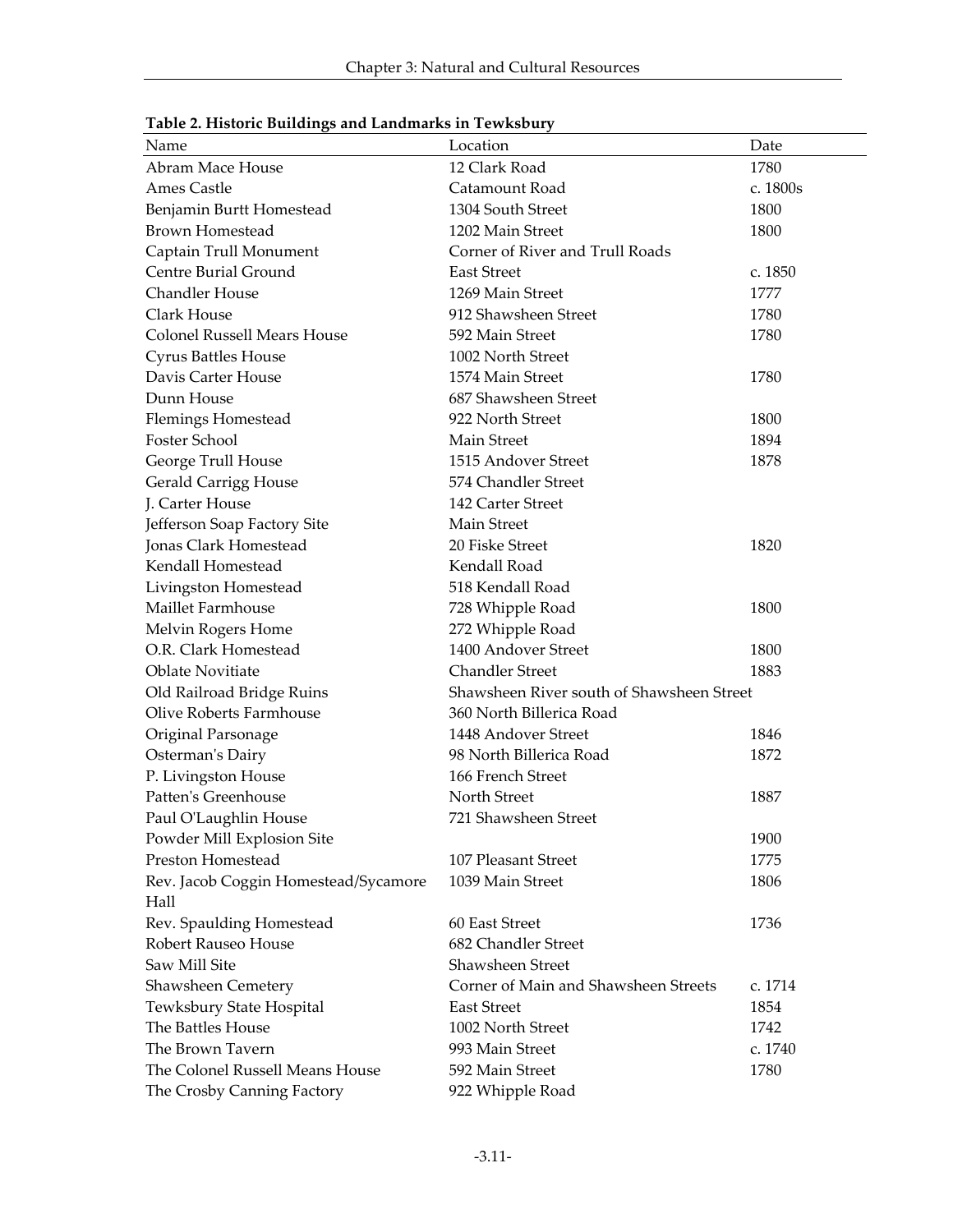| $\cdots$                     |                                     |         |  |  |
|------------------------------|-------------------------------------|---------|--|--|
| Name                         | Location                            | Date    |  |  |
| The Ella Fleming School      | <b>Andover Street</b>               | 1744    |  |  |
| The Enoch Foster House       | 43 Dewey Street                     |         |  |  |
| The First Baptist Church     | 1500 Andover Street                 | 1843    |  |  |
| The G. French Homestead      | 27 Carter Street                    | c. 1800 |  |  |
| The George Lee House         | 53 Lee Street                       | 1805    |  |  |
| The Hardy Homestead          | 496 Main Street                     | 1740    |  |  |
| The Jonathan Clark Homestead | <b>Andover Street</b>               | 1800    |  |  |
| The Life Farmer Homestead    | 1472 Andover Street                 | 1744    |  |  |
| The Marshall Homestead       | 379 Pleasant Street                 | 1728    |  |  |
| The Second George Lee House  | <b>Corner First and Lee Streets</b> | c. 1850 |  |  |
| The Stone House              | 55 East Street                      | c. 1850 |  |  |
| <b>Town Common</b>           | Main Street                         | 1891    |  |  |
| <b>Widow Bailey House</b>    | 219 River Road                      | 1800    |  |  |
| World Wars Monument          | Main Street                         |         |  |  |

**Table 2. Historic Buildings and Landmarks in Tewksbury**

Source: Tewksbury Open Space and Recreation Committee, Open Space and Recreation Plan, 1998-2003; Beverly Bennett, Tewksbury Historical Commission, 2003.

#### **Master Plan Goals**

Residents participating in the Master Plan Committee's Community Vision Forums (October-November 2002) supported a vision of Tewksbury with stands of mature trees, attractive older homes, public art, opportunities for outdoor recreation and open space. Tewksbury State Hospital, water resources like Ames, Round and Mud Ponds, the public common at Town Hall, Krochmal Farm and Trull Brook were all identified as important, character-defining places. The visioning process culminated in 15 goals, several of which require natural and cultural resource preservation strategies.

Goals with obvious natural and cultural resource implications include:

- ü Subordinate the rate and total amount of development to the capacity of Tewksbury's environmental resources.
- ü Recognize and protect Tewksbury's character defining roads, natural and built assets and unique local landmarks.
- ü Establish and follow sustainable economic development policies to provide local employment and tax revenue, encourage and diverse economic base and direct business and industrial growth to appropriate locations.
- ü Give preference to reuse and redevelopment of existing structures and infill development over new growth, assuring that reuse activities respect the architectural integrity of historic buildings.
- ü Manage development so that it respects the topography and character of the land, existing vegetation and scenic road features.
- Eliminate existing and potential environmental hazards.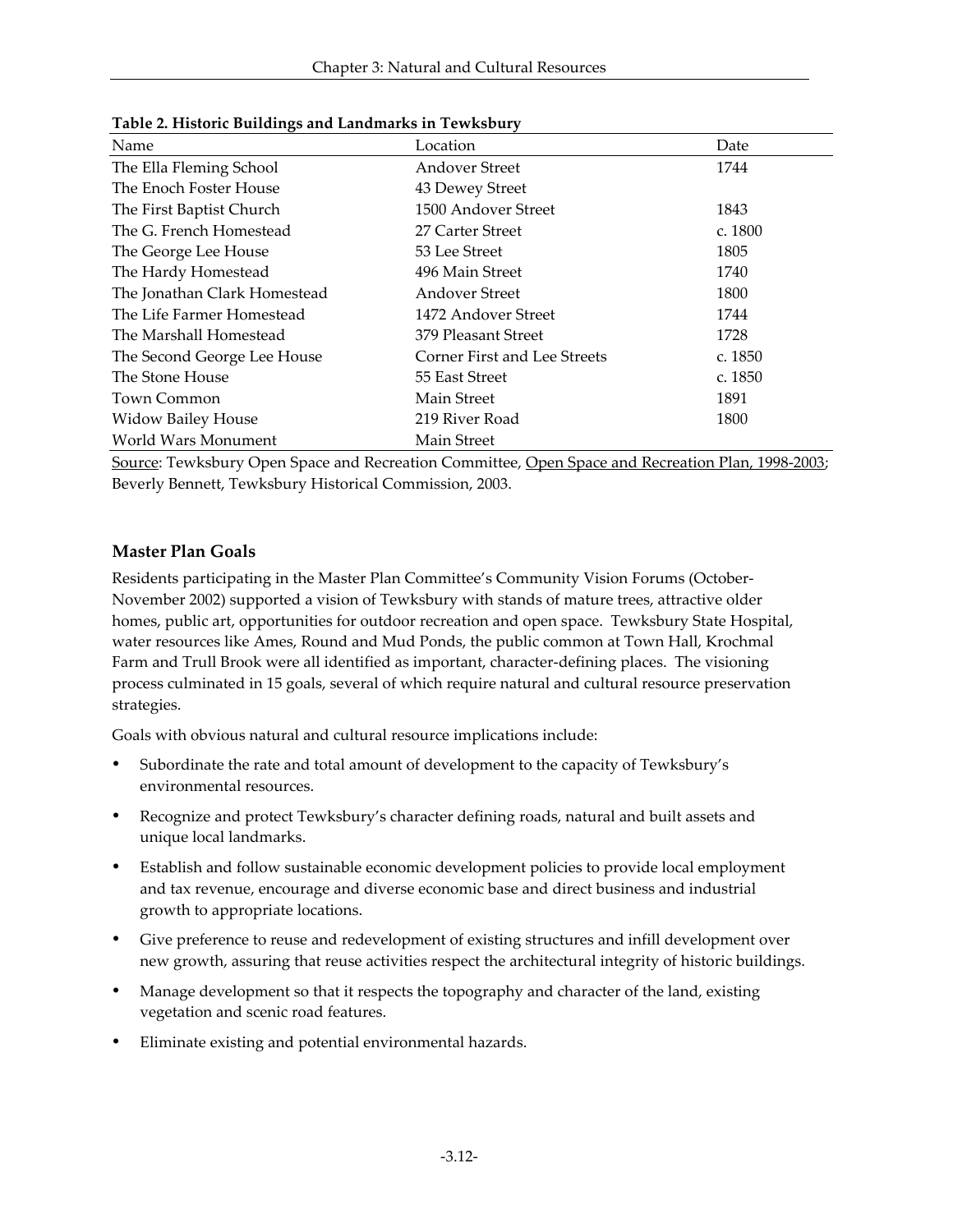# **Analysis of Needs & Planning Considerations**

During the master plan visioning process, residents often cited conflicts between new industrial or commercial development and the town's established residential neighborhoods. They also expressed concern about the impact of new development on Tewksbury's important natural resources. Clear regulations, consistently enforced, will benefit residents, developers, wildlife and resource areas. Three complex challenges need to be addressed both in the near future and on a longer-term basis in order to realize the Master Plan's goals: wetlands and water resource protection, preservation of ecologically and culturally significant places, and preventing and mitigating pollution and environmental harms.

## **1. Tewksbury needs stronger tools to protect wetlands and water resources.**

Development near wetlands and floodplains has led to significant flooding, septic system failures and nutrient loading in portions of the town. Two 75-year rainstorm events in 1999 and 2000 and a 25-inch snowstorm in 2001 all caused considerable flooding in Tewksbury. The damage caused by these events underscores the need for enhanced water management and wetland protection.

Tewksbury has taken some steps to protect wetland resource areas, notably by establishing a Flood Plain District in the Zoning Bylaw and by adopting a local (non-zoning) wetlands bylaw administered by the Conservation Commission in 1986. The local wetlands bylaw augments M.G.L. c. 131 § 40, the Massachusetts Wetlands Protection Act. It establishes a minimum continuous 25-foot wide buffer strip of undisturbed, natural vegetation around wetland resources and requires that any proposed structure be at least 50 feet from the resource. In effect, the bylaw intends to create a 25 foot "no disturbance zone" and a 50-foot "no build zone" around wetland resources.

The Conservation Commission has latitude to allow building in the no-build zone if the applicant proves it cannot be avoided. For lots zoned General Residential (RG), the Commission may reduce or waive the requirements of the no-disturbance setback. Since 69% of the town's land area is zoned RG, there is the potential that the Commission can waive or reduce the requirements of the nodisturbance zone for a significant amount of wetland resources. The no-disturbance and no-build zones are not required for the maintenance, repair, or replacement of existing lawful development. More than 60% of the town is already developed and the no-disturbance and no-build zones are not required for maintenance, repair or replacement of existing buildings.

Comprehensive wetlands protection requires both zoning and non-zoning bylaws, high-quality resource area maps and consistent public education. Many communities in Massachusetts adopt more than one regulatory tool to protect their wetlands and watershed areas. In addition, communities that adopt wetlands protection overlay districts typically assure that the underlying zoning in or adjacent to wetland resource areas provides for low impact land uses and adequate environmental performance standards. Tewksbury has opportunities to preserve its beauty and natural resources, to protect its residents from flooding and to increase its safeguards against groundwater contamination.

## **2. Making logical connections between open space and natural and cultural resources will help Tewksbury achieve multiple goals of the Master Plan.**

Tewksbury needs to prioritize significant open space parcels, structures and other resources in order to arrive at a suitable protection plan in each case. Appropriate preservation strategies must account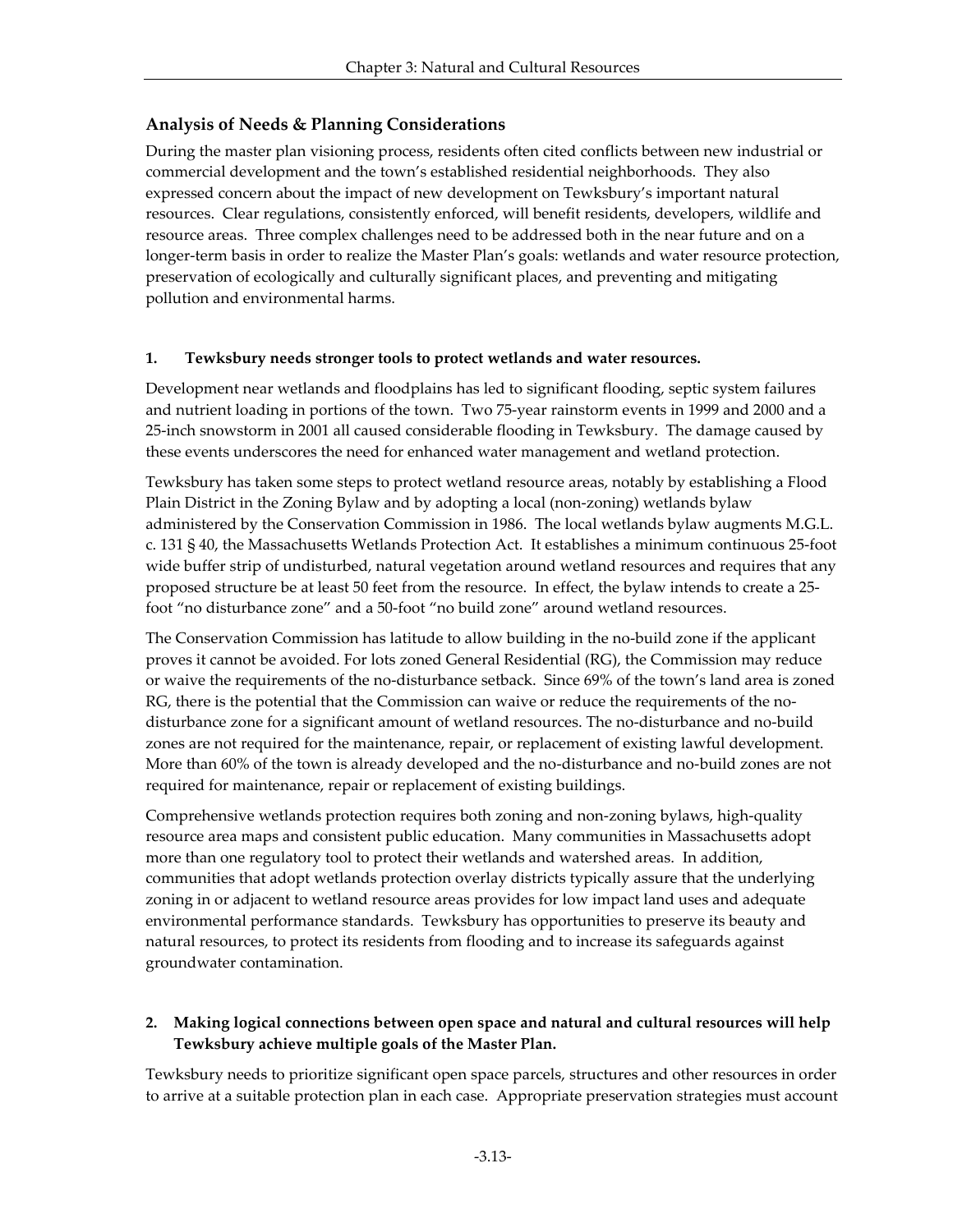for the town's technical, management and financial capacity. A combination of acquisition, regulations and incentives could work in Tewksbury, but given funding constraints, the town will most likely need to rely on regulatory approaches to protect its natural and cultural resources. Criteria to rate and rank each type of resource would help Tewksbury identify areas that address overlapping concerns, i.e., a natural resource area that also has strong open space value. For example, an open space parcel would be a high-priority candidate for permanent protection if it meets passive and active recreation needs and simultaneously provides access to water, flood control, water quality preservation and wildlife habitat.

## **3. Preventing and mitigating flooding, pollution and environmental harms are critical needs in Tewksbury.**

As Tewksbury implements the Master Plan and seeks future industrial and commercial growth, town officials needs to consider existing and cumulative environmental burdens that may lead to increased flooding, pollution and degradation of public health, habitat, and water and air quality. In October 2002, the Executive Office of Environmental Affairs (EOEA) identified a neighborhood near the Town Center, between North Main Street and the Boston and Maine Railroad, as an area that is particularly vulnerable to environmental harms such as air pollutants.39 The town should strive to decrease existing risks and prevent other hazards in this neighborhood and throughout the town.

Sustainable development strategies balance development and redevelopment with protecting neighborhoods and natural resources. However, these strategies can be complex and the town may need additional capacity, resources and funding to augment the expertise of its staff and volunteers. Tewksbury could meet some of these needs by working in partnership with one or more regional groups and statewide organizations.

-

<sup>39</sup> The EOEA identifies such neighborhoods as "Environmental Justice Populations." An Environmental Justice Population is "a neighborhood whose annual median household income is equal to or less than 65 percent of the statewide median or whose population is made up 25 percent Minority, Foreign Born, or Lacking English Language Proficiency." In its October 2002 Environmental Justice Policy, EOEA defined Environmental Justice this way: "Environmental justice is based on the principle that all people have a right to be protected from environmental pollution and to live in and enjoy a clean and healthful environment. Environmental justice is the equal protection and meaningful involvement of all people with respect to the development, implementation, and enforcement of environmental laws, regulations, and policies and the equitable distribution of environmental benefits." Executive Office of Environmental Affairs, Environmental Justice Policy, October 2002. Available on the World Wide Web at, <http://www.state.ma.us/envir/docenvironmentaljusticepolicy.pdf>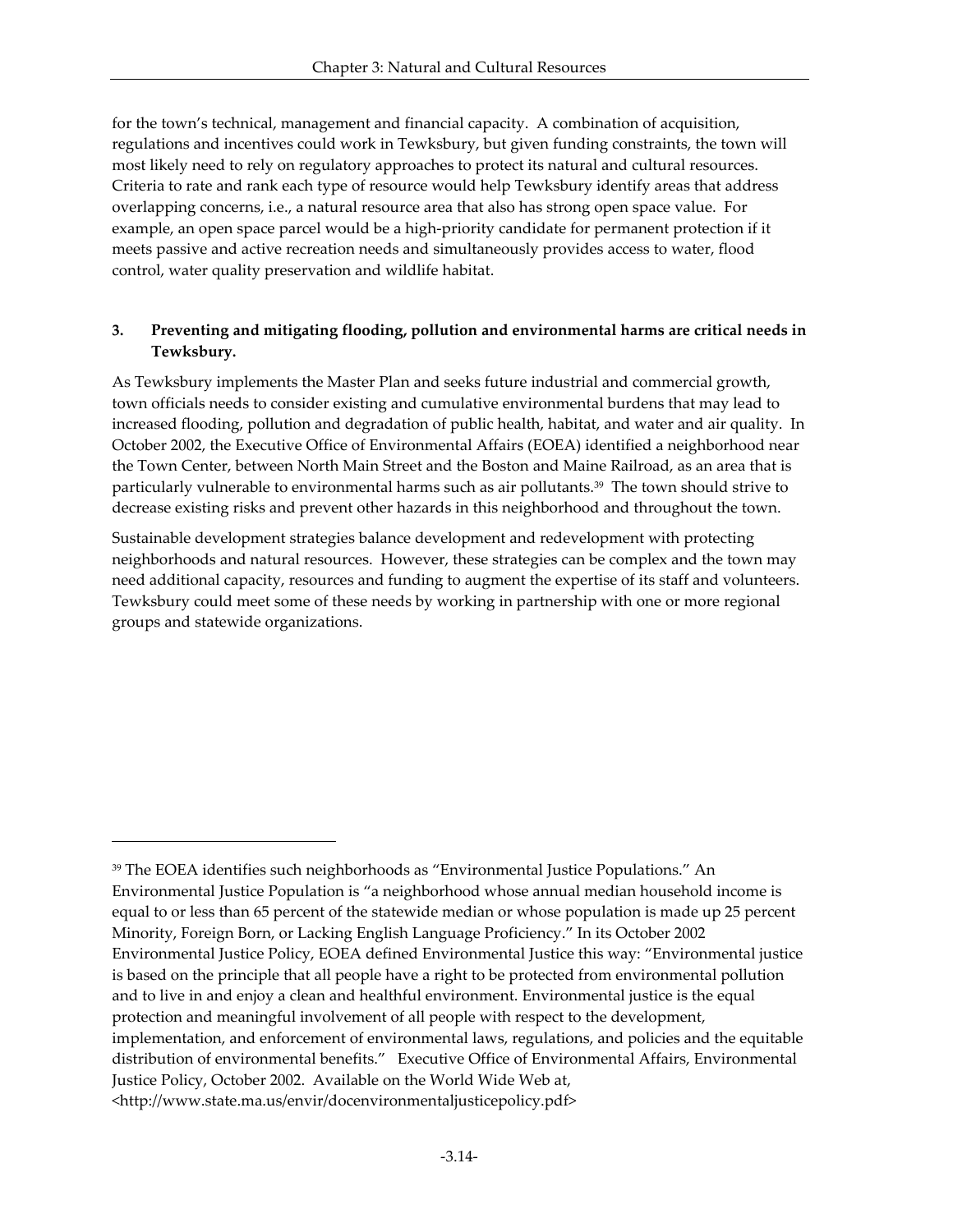## **NATURAL & CULTURAL RESOURCES ELEMENT**

Natural and cultural resources are irreplaceable public assets and they should be treated accordingly. Tewksbury's natural and cultural resources form an essential part of the Master Plan. They are protected to some extent by existing regulations and policies, but Tewksbury does not have adequate measures in place to shelter wetlands, wildlife habitat, water resources and historic properties from the adverse impacts of development. As the town continues to grow and change, additional actions need to be taken to safeguard critical resource areas. Some of the town's needs should be addressed by stronger regulations and enforcement while others require vigilance on the part of local residents. The Tewksbury Public Schools may be able to make an important contribution to increasing the town's awareness, knowledge and capacity to protect these resources.

#### **Natural Resource Policies**

**Wetlands & wildlife habitat**. Wetlands perform several important functions that contribute to a community's ecological health. G.L. 131 Section 40, the Wetlands Protection Act, provides significant protection for wetlands in Massachusetts, but many cities and towns supplement it with local wetland regulations in order to exercise greater local control over the review of projects proposed in or near wetland resource areas. Although Tewksbury has a local wetlands bylaw, some of its provisions are weak or ambiguous and there needs to be consistent enforcement.

Functioning habitats and ecosystems depend on large, contiguous areas of undeveloped land. In fragmented landscapes, many indigenous species are no longer able to find adequate habitat and ecosystem functions (such as groundwater and surface water flow) become impaired. An effective natural resource protection plan should preserve undeveloped areas that represent the full range of natural habitats occurring within a town, and these areas should be connected with natural corridors. The Master Plan promotes such objectives by designating areas that are most important for plant and wildlife habitat. Development may continue to occur in or adjacent to some of these areas, but Tewksbury's zoning and other policies should work to minimize impacts on natural communities. For example, open space in cluster developments should be designed to preserve parcels with the best habitat value and forge connections with adjacent open space. Cluster open space that consists of leftover scraps of land, unusable for humans or wildlife, should be discouraged.

In addition to regulatory measures, habitat protection can be accomplished through the work of local volunteers. The Massachusetts Natural Heritage and Endangered Species Program (NHESP) has established procedures through which local volunteers, such as biologists and amateur naturalists, can identify and certify vernal pools. Volunteers also assist with documenting evidence of rare and endangered species, thereby helping to identify Rare Habitat and Priority Sites as designated by NHESP. In Tewksbury, local volunteers should be encouraged to identify and certify vernal pools and other important habitat areas.

Tewksbury needs to take a stronger, multi-faceted approach to protecting wetland resources and wildlife habitat. The Master Plan recommends three regulatory measures that seem particularly important:

• Adopt a Wetlands and Riparian Corridor Overlay Zoning District, the proposed boundaries of which are illustrated on Map 5.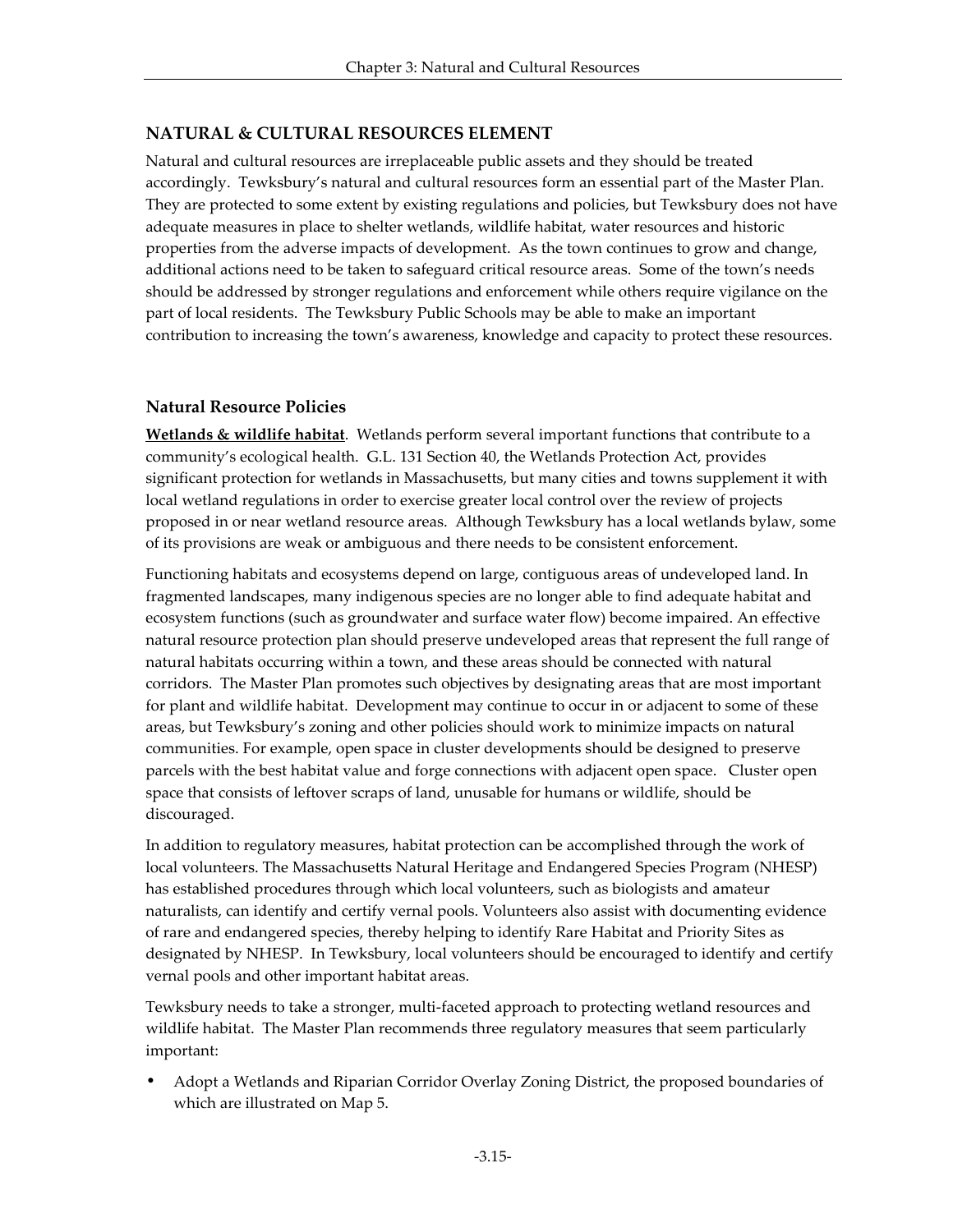- In the Wetlands and Riparian Corridor District, the Conservation Commission should use its power under the Wetland Bylaw to require conservation restrictions when issuing an Order of Conditions for work in or near a wetland resource area.
- Remove the Great Swamp from the Heavy Industrial District and reclassify it as land in the proposed Open Space and Public Use District. For additional protection, industrial land abutting the Great Swamp should be subject to more stringent open space and landscape buffer requirements than would normally be applied to industrial development elsewhere in town.

Without companion actions, protecting land from development is not an adequate strategy to assure that the land will continue to function as habitat for native plants and wildlife. Owing to pollution, soil and hydrological disturbances, the species composition in many wetlands throughout the state has been altered by invasive species. Tewksbury could promote ecologically sound land management by taking several steps, such as:

- Develop and implement management plans for municipal property and conservation areas in order to maximize their value for native plant and wildlife species.
- Work with local volunteers to monitor invasive species on Tewksbury's open space and develop eradication plans where appropriate. The DPW and volunteers should remove invasive species along pond shores and plant native vegetation.
- Promote wildlife movement by minimizing fencing in conservation areas, particularly where adjacent open space parcels abut one another, and by providing for the preservation of uninterrupted wildlife habitat.

**Water resources and open space**. Natural buffers around surface water bodies are effective barriers against pollutants that might otherwise enter the water from surface runoff or groundwater discharge. Vegetated buffers absorb nitrogen and phosphorous pollution, neutralize organic and hydrocarbon chemicals, and detain sediment and the heavy metals that often adhere to it. The Massachusetts Rivers Protection Act is a powerful environmental law that restricts development within 200 feet of any perennial river or stream. If properly enforced by the Conservation Commission, the Rivers Protection Act will ensure adequate buffering around Tewksbury's perennial streams.

For ponds and intermittent streams that are not protected by the Rivers Protection Act, Tewksbury needs to focus on establishing and enhancing natural land buffers. This is particularly important for seasonal drainage channels that fill with water during major storms when sediment and pollutant loads are large. The protection of land around intermittent streams should be explicitly identified as a performance standard for residential and non-residential development.

Nonpoint source pollution (or polluted runoff) comes from many sources, mainly human activity and sometimes from natural landscapes. Common human activities like clearing and fertilizing land, controlling pests, salting and sanding roads, disposing of household and automotive cleaners, and failing septic systems cause persistent pollutants to accumulate in the environment. Tewksbury's planned extension of sewer service throughout the town may help to improve water quality in its streams, rivers and ponds. However, surface water resources and wetlands will remain vulnerable to runoff from roadways, a condition that argues for an assessment of local highway maintenance policies. Since nonpoint source pollution is diffuse, an effective control program usually requires several coordinated strategies that involve a cross-section of the community, including homeowners. Choosing the right strategies needs careful thought, for approaches that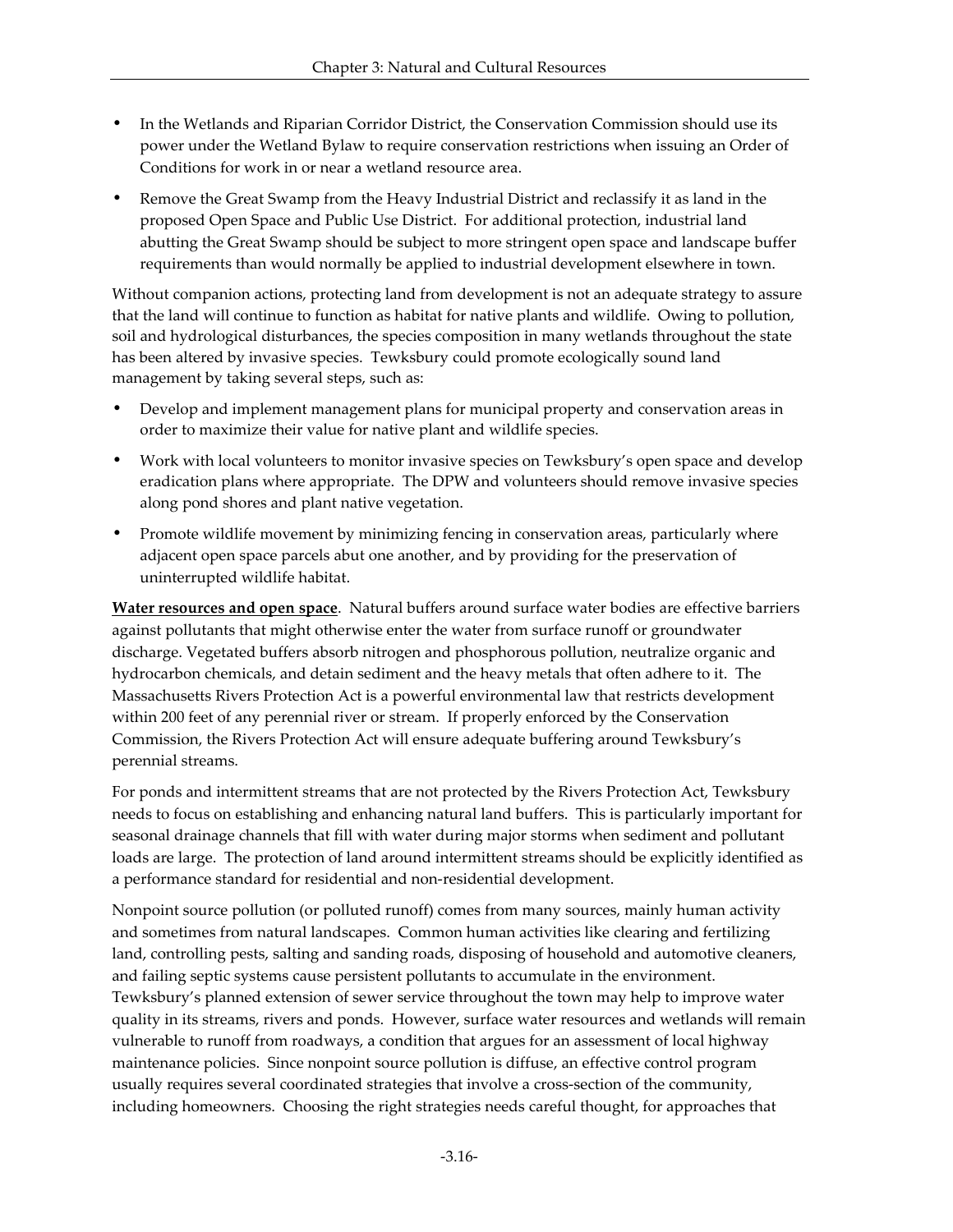work well in one community may be inappropriate elsewhere. Moreover, the cost or burden of a strategy has to be weighed against its likely environmental benefit. Tewksbury should consider the following actions to address nonpoint source pollution:

- Site design. The town's subdivision regulations and cluster bylaw should promote layouts that minimize impervious surfaces such as roadways and driveways, and retention of natural vegetation. Lawns generate a significantly higher runoff rate and pollutant load than do perennial plantings, natural vegetative cover and undisturbed forests.
- Environmental management practices. Roadway maintenance and management have a significant effect on water quality. The Town's DPW, Conservation Commission and MassHighway should collectively assess their current programs for road de-icing, street sweeping and maintenance of roadway drainage facilities, and identify opportunities to reduce the impact of road management on water quality.
- Public education. Since nonpoint source pollution results primarily from many small, individual actions, public education is essential to the success of any water resource protection strategy. Tewksbury should work to increase the knowledge base of residents and local businesses, pointing out ways that individuals can help to protect and improve the quality of their town's water resources. For example, informational brochures on topics such as the proper use and maintenance of septic systems, low-impact lawn and garden care, and information for homeowners about how to protect wetlands on their property might be distributed with water bills or made available on the town's web site.

In addition, the school department could compete for EPA curriculum development grants to develop an environmental science program on nonpoint source pollution. Many suburban school districts in Massachusetts have used EPA environmental education grants to amplify their middle- and high-school science curricula, sponsor local "Earth Day" and science fair events, and build resident capacity to protect land and water resources. Given Tewksbury's hydrology, its location within three watersheds and the presence of several 21-E sites, the town may be in a very competitive position to obtain EPA environmental education funds.

• Special protection areas. Tewksbury needs to rezone environmentally sensitive areas in order to assure that they are not developed in a way that will exacerbate pollution loads. The town has already has important erosion control regulations in place, but in some locations the zoning is inappropriate from the standpoint of wetlands and water resource protection, notably the Great Swamp (see above).

Tewksbury has several ponds that will benefit from greater attention to surrounding open space, improved public access and increased community awareness. Ames, Long, Round and Mud Ponds are important public amenities and significant natural resources. The Master Plan promotes several actions, including:

- Assign responsibility to the Conservation Officer and/or the Recreation Department for annual pond inspections, organizing shoreline clean-ups and sign posting.
- Encourage high schools students, scout troops, neighborhood associations and other groups to adopt a pond as part of a community service project.
- Take tax title properties along pond shores and rivers to create public access points, picnic areas and non-motorized boat access.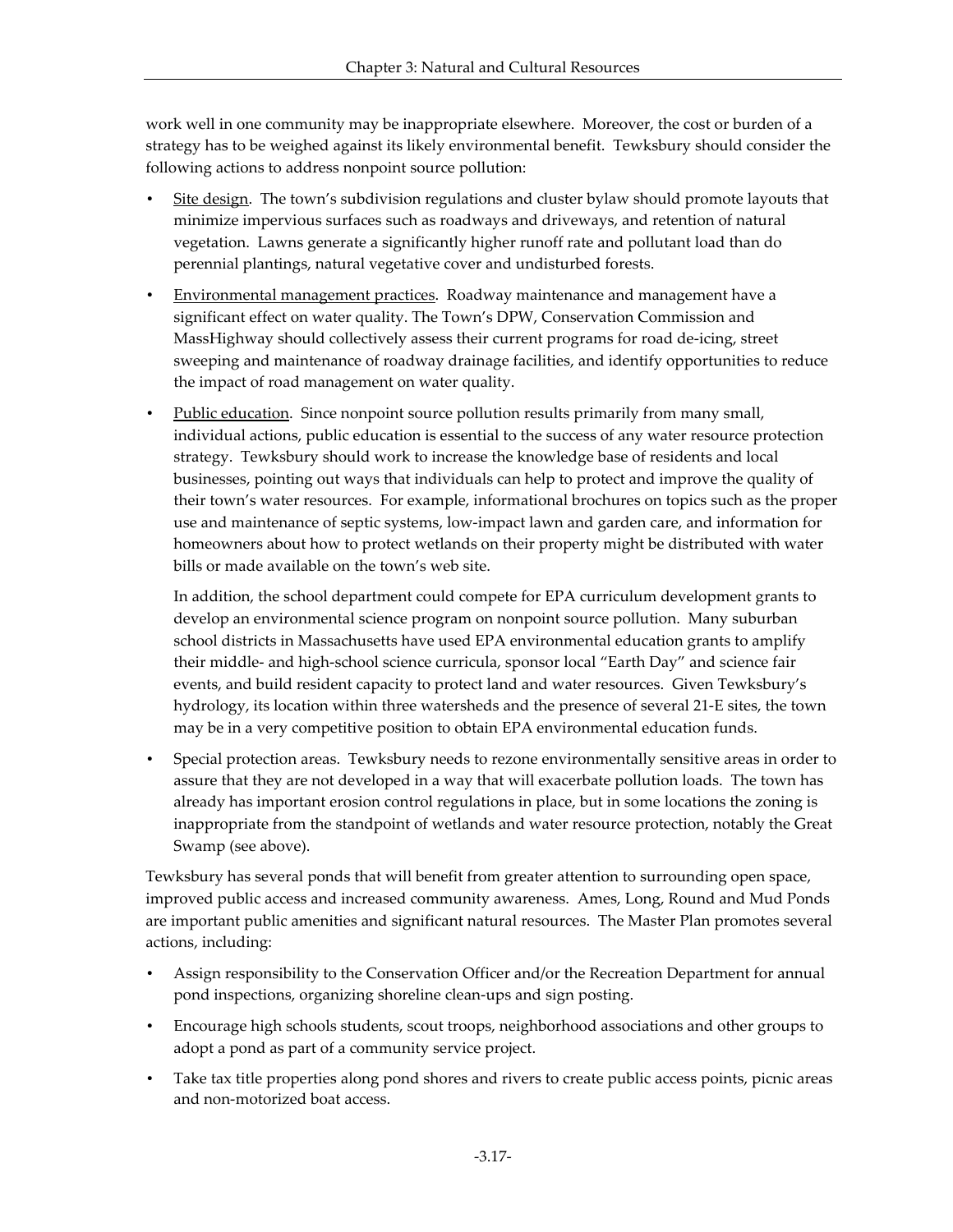• Develop management plans for town-owned open space, providing for a range of allowed public uses, including seasonal restrictions and fees, maintenance of trees and vegetation, and maintenance of trails, trash removal and sign posting.

**Groundwater resources**. Tewksbury should consider replacing its Groundwater Protection Overlay District with an Aquifer Protection Overlay District (APOD) that includes all medium and high yield aquifer resources in the town.40 The proposed district is shown on Map 6. In any APOD area, the town should pursue low-intensity land uses, maintain existing open space holdings and acquire new open space wherever possible. Where non-residential uses already exist within a designated APOD area, Tewksbury should adopt and apply protective guidelines to any redevelopment or significant expansion of uses on a site.

**Sutton Brook Disposal Area**. Tewksbury should continue to work with EPA Region 1, DEP and town counsel to determine the town's liability at Sutton Brook Disposal Area. After the town's liability status is resolved, the Community Development Office should investigate submitting an joint application with the Town of Wilmington to the EPA for a Superfund Redevelopment Project pilot grant to develop a reuse plan that is coordinated with site clean-up.

**Environmental cleanup**. Tewksbury would benefit from working closely with agencies such as the Executive Office of Environmental Affairs in order to receive technical assistance and to compete for grants that support the assessment and cleanup of 21E sites within the town's designated Environmental Justice area.<sup>41</sup>

## **Cultural Resource Policies**

 $\overline{a}$ 

Tewksbury is fortunate that its historical commission and many residents are so interested in the town's cultural resources. During the Master Plan visioning meetings, citizens expressed concern for their town's historic buildings and its unusual complement of public art, the character of the town center, and the retained rural features of old roadways. They said they would like more attention paid to making the town center a pedestrian-oriented area that encourages residents to

<sup>&</sup>lt;sup>40</sup> Since the town currently does not rely on groundwater for public drinking water, DEP could decommission the town's Zone II areas and the Groundwater Protection Overlay District's legal purpose will be diminished. Establishing an Aquifer Protection Overlay District that covers all of the town's medium and high yield aquifers would change the statement of purpose in the zoning bylaw from controlling activities in a Zone II area to controlling activities that affect any significant groundwater resource.

<sup>41</sup> EOEA will provide technical assistance, audits and 21E site investigations. EOEA will also contribute funds and assistance for economic development projects that incorporate cleaner production practices in neighborhoods where Environmental Justice populations reside. The agency also plans to target open space resources to create, restore, and maintain open spaces located in these neighborhoods.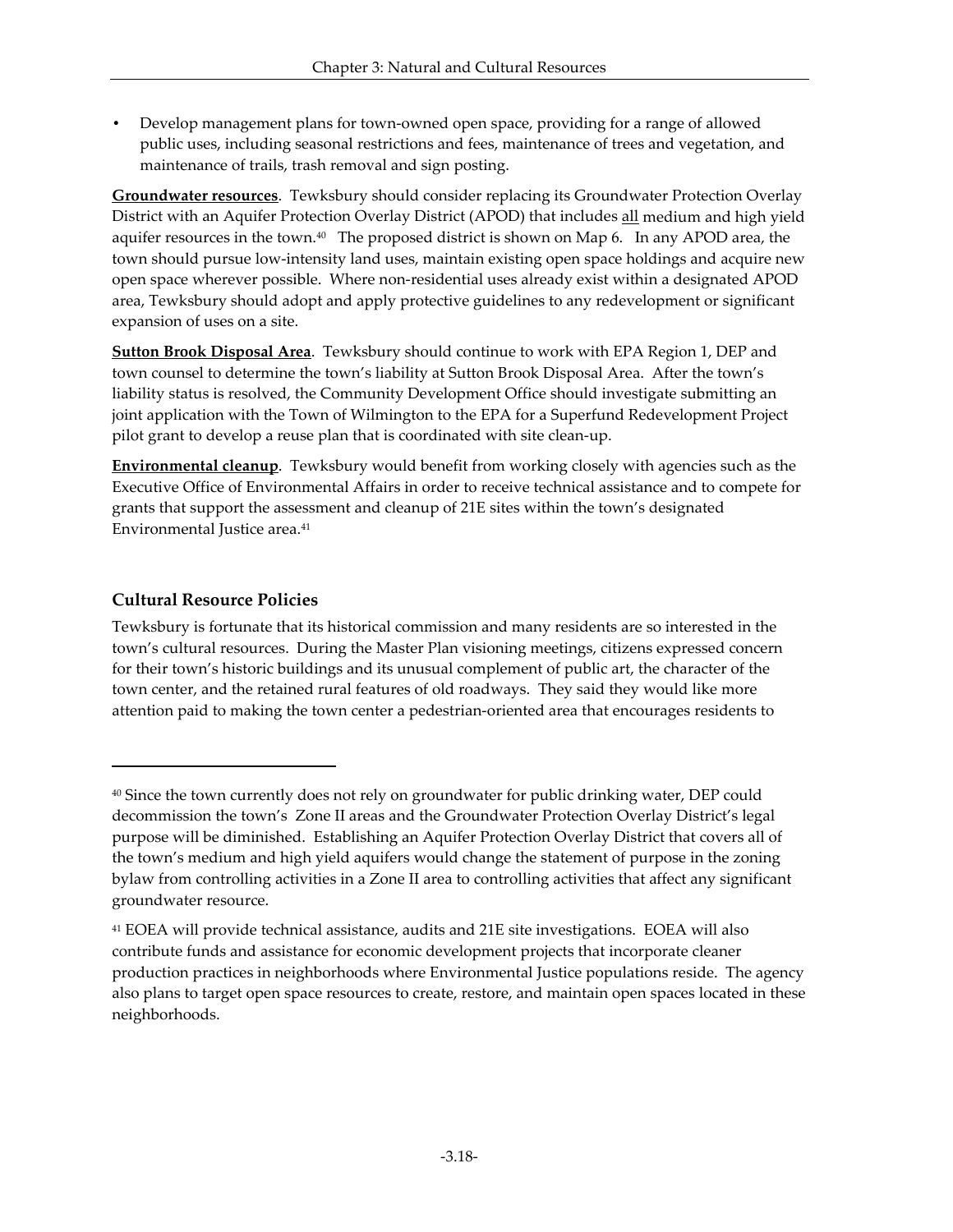shop, congregate and socialize, and they spoke fondly of such places as the Ella Fleming School and Tewksbury Hospital – places that distinguish Tewksbury from all other communities.

**Preservation of historic buildings, sites, landmarks and roadways**. Despite the knowledge that exists locally, Tewksbury does not have many policies in place to protect its cultural assets. Significantly, Tewksbury Hospital is the only site listed on the National Register of Historic Places, yet Table 2 shows that Tewksbury clearly has many eligible sites and collections of sites. The town has taken an important step by adopting a demolition delay bylaw, but on its own, demolition delay has limited value as a strategy to protect important buildings. The Master Plan recommends several coordinated actions to increase Tewksbury's capacity to preserve historic resources:

- Apply for and match Survey and Planning Grants from the Massachusetts Historical Commission (MHC) to complete historic property inventories in the town center, and prepare nominations for eligible properties to the National Register of Historic Places.
- Survey additional areas along Andover, Chandler and Shawsheen Streets where there are collections of historic buildings, and in South Tewksbury.
- Consider establishing a local historic district in the town center, and neighborhood conservation districts in other areas of town where there are noteworthy historic property collections.
- Establish a program to negotiate preservation restrictions with property owners who want to protect their historic homes or commercial buildings.
- Use the Scenic Roads Act to designate several of the town's character-defining streets as scenic roads.

Resource inventories. Tewksbury has a considerable amount of resource information, but not in a form suitable for nominating buildings, sites or landmarks for listing on the National or State Registers. Periodically, the Massachusetts Historical Commission offers Survey and Planning Grants so that cities and towns can undertake the basic tasks of historic preservation: preparing National Register nominations, creating local historic districts, planning special preservation projects, and conducting public education. Since the state's grants require a local match, Tewksbury will need to provide some financial support for preservation activities.

It is important to point out that listing on the National Register does not protect buildings from inappropriate alteration or demolition. However, it is a threshold for eligibility to use special tax incentives (investment tax credits) to finance the cost of historic preservation. It also triggers a heightened review process for properties affected by a federally or state-assisted project. In addition, listing on the National Register automatically qualifies properties for listing on the State Register of Historic Places. Listing on the State Register enables owners of historically significant properties to qualify for phased increases in the assessed value of their homes when they invest in a significant restoration project, assuming the town adopts the enabling legislation for this purpose (Chapter 191, Acts of 1996). Coupled with demolition delay and zoning incentives to preserve buildings that are ineligible for investment tax credits, National Register status is a crucial preservation tool. It will also be crucial if the town wants to compete for a Preservation Projects Fund grant to preserve town hall.

Preservation areas. A local historic district created under G.L. c.40C is the most powerful historic preservation tool in Massachusetts. Communities often resist creating local historic districts because residents think the controls are excessive and unduly burdensome on private property owners. In fact, the most commonly cited concern – regulating the color of exterior paint – is exempt under local district guidelines in many cities and towns. By law, a local historic district consists of one or more